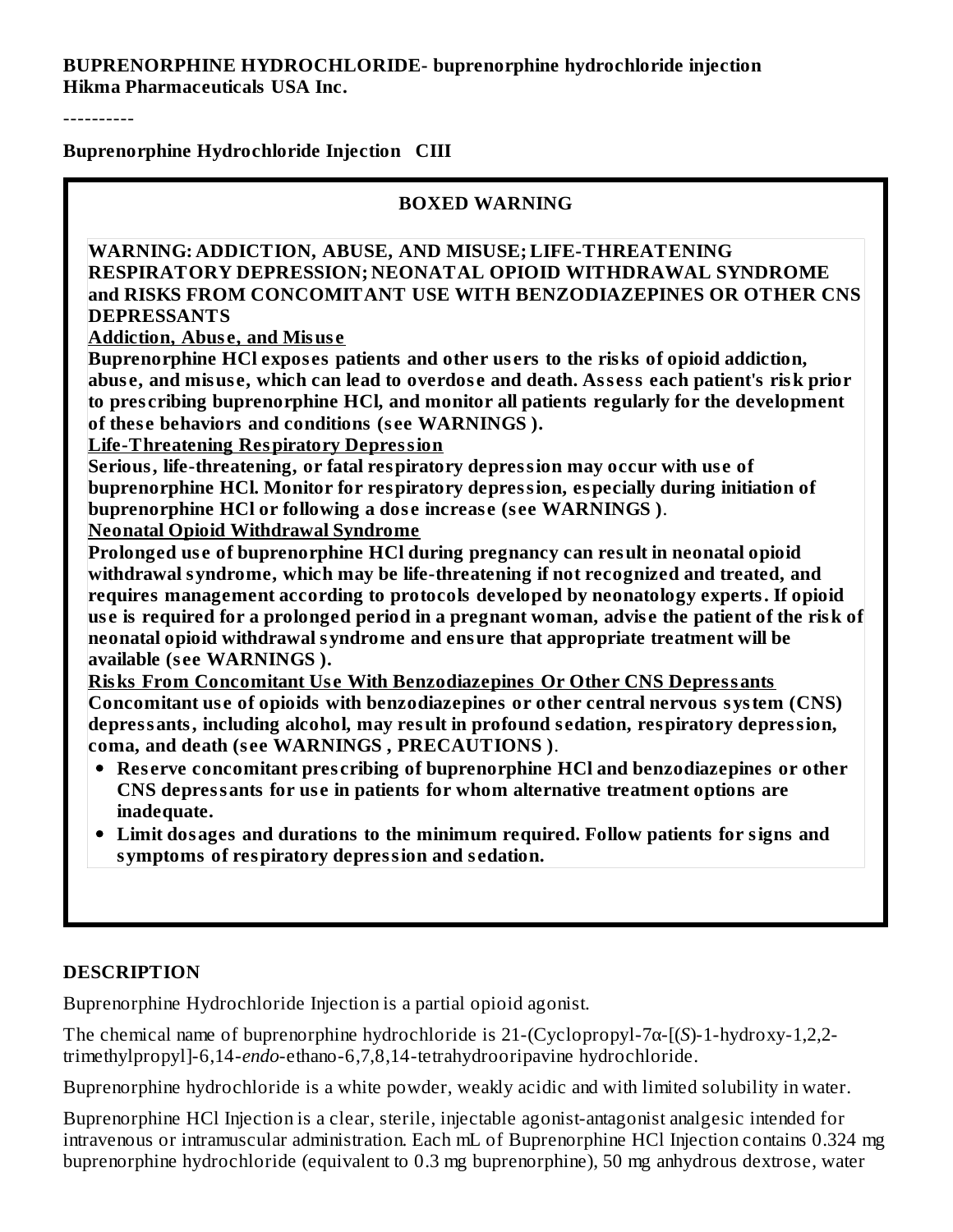for injection and HCl to adjust pH.

Buprenorphine hydrochloride has the molecular formula,  $\rm{C_{29}H_{41}NO_4HCl}$ , and the following structure:



Molecular weight: 504.10

# **CLINICAL PHARMACOLOGY**

### **Mechanism of Action**

Buprenorphine is a partial agonist at the mu-opioid receptor and an antagonist at the kappa-opioid receptor. One unusual property of buprenorphine HCl observed *in vitro* studies is its very slow rate of dissociation from its receptor. This could account for its longer duration of action than morphine, the unpredictability of its reversal by opioid antagonists, and its low level of manifest physical dependence.

## **Pharmacodynamics**

Buprenorphine HCl is a parenteral opioid analgesic with 0.3 mg buprenorphine being approximately equivalent to 10 mg morphine sulfate in analgesic and respiratory depressant effects in adults. Pharmacological effects occur as soon as 15 minutes after intramuscular injection and persist for 6 hours or longer. Peak pharmacologic effects usually are observed at 1 hour. When used intravenously, the times to onset and peak effect are shortened.

Buprenorphine demonstrates narcotic antagonist activity and has been shown to be equipotent with naloxone as an antagonist of morphine in the mouse tail flick test.

## **Effects on the Central Nervous System**

The principal action of therapeutic value of buprenorphine is analgesia and is thought to be due to buprenorphine binding with high affinity to opioid receptors on neurons in the brain and spinal cord.

Buprenorphine produces respiratory depression by direct action on brain stem respiratory centers. The respiratory depression involves a reduction in the responsiveness of the brain stem respiratory centers to both increases in carbon dioxide tension and electrical stimulation.

Under usual conditions of use in adults, both buprenorphine HCl and morphine show similar doserelated respiratory depressant effects. At adult therapeutic doses, buprenorphine HCl (0.3 mg buprenorphine) can decrease respiratory rate in an equivalent manner to an equianalgesic dose of morphine (10 mg). *[See WARNINGS].*

Buprenorphine causes miosis, even in total darkness. Pinpoint pupils are a sign of opioid overdose but are not pathognomonic (e.g., pontine lesions of hemorrhagic or ischemic origins may produce similar findings). Marked mydriasis rather than miosis may be seen due to hypoxia in overdose situations.

## **Effects on the Gastrointestinal Tract and Other Smooth Mus cle**

Buprenorphine causes a reduction in motility associated with an increase in smooth muscle tone in the antrum of the stomach and duodenum. Digestion of food in the small intestine is delayed and propulsive contractions are decreased. Propulsive peristaltic waves in the colon are decreased, while tone is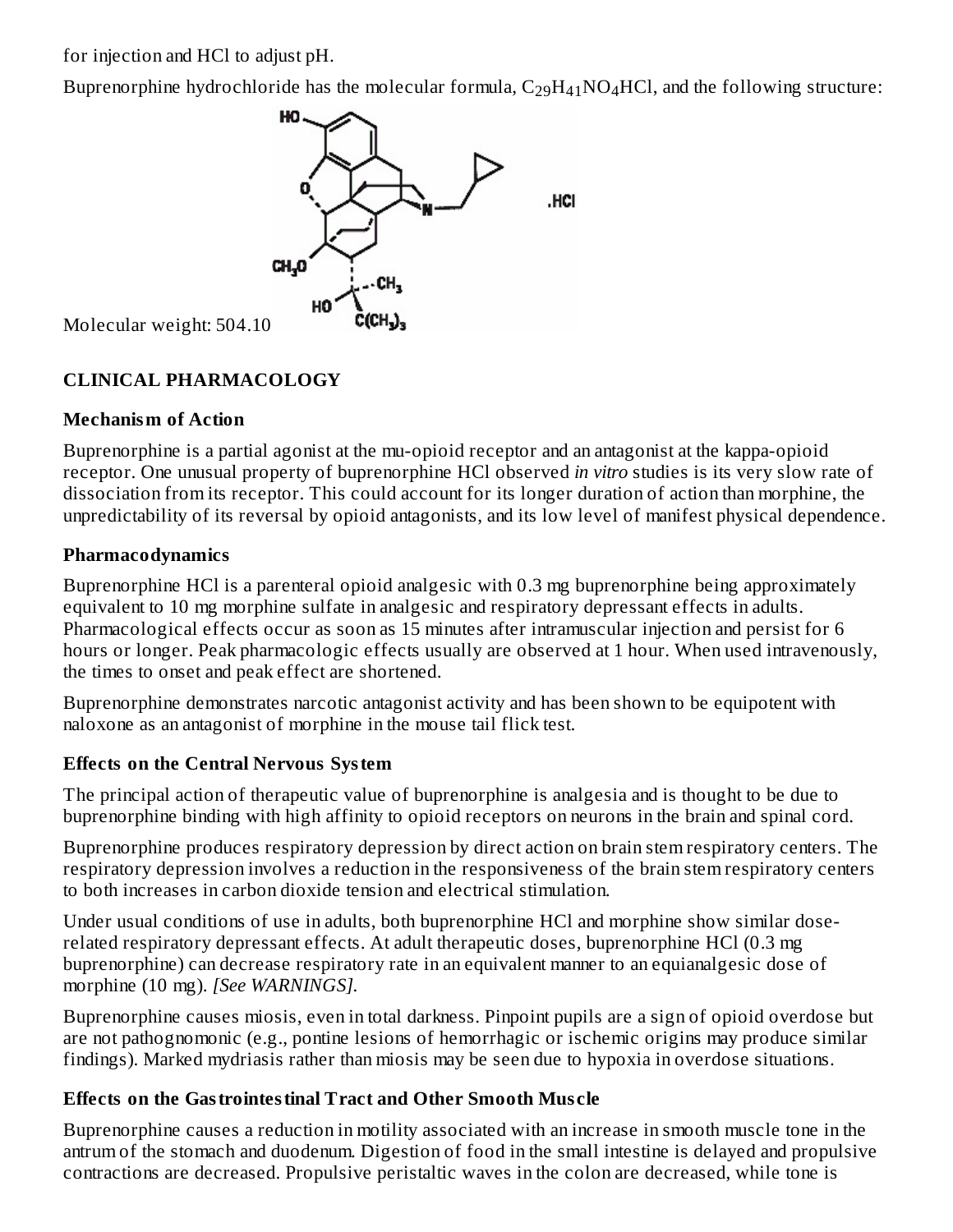increased to the point of spasm, resulting in constipation. Other opioid-induced effects may include a reduction in biliary and pancreatic secretions, spasm of sphincter of Oddi, and transient elevations in serum amylase.

## **Effects on the Cardiovas cular System**

Buprenorphine produces peripheral vasodilation, which may result in orthostatic hypotension or syncope. Manifestations of histamine release and/or peripheral vasodilation may include pruritus, flushing, red eyes, sweating, and/or orthostatic hypotension.

Buprenorphine HCl may cause a decrease or, rarely, an increase in pulse rate and blood pressure in some patients.

### **Effects on the Endocrine System**

Opioids inhibit the secretion of adrenocorticotropic hormone (ACTH), cortisol, and luteinizing hormone (LH) in humans. They also stimulate prolactin, growth hormone (GH) secretion, and pancreatic secretion of insulin and glucagon.

Chronic use of opioids may influence the hypothalamic-pituitary-gonadal axis, leading to androgen deficiency that may manifest as low libido, impotence, erectile dysfunction, amenorrhea, or infertility. The causal role of opioids in the clinical syndrome of hypogonadism is unknown because the various medical, physical, lifestyle, and psychological stressors that may influence gonadal hormone levels have not been adequately controlled for in studies conducted to date.

## **Effects on the Immune System**

Opioids have been shown to have a variety of effects on components of the immune system in *in vitro* and animal models. The clinical significance of these findings is unknown. Overall, the effects of opioids appear to be modestly immunosuppressive.

### **Concentration–Efficacy Relationships**

The minimum effective analgesic concentration will vary widely among patients, especially among patients who have been previously treated with potent agonist opioids. The minimum effective analgesic concentration of buprenorphine for any individual patient may increase over time due to an increase in pain, the development of a new pain syndrome, and/or the development of analgesic tolerance.

### **Concentration–Advers e Reaction Relationships**

There is a relationship between increasing buprenorphine plasma concentration and increasing frequency of dose-related opioid adverse reactions such as nausea, vomiting, CNS effects, and respiratory depression. In opioid-tolerant patients, the situation may be altered by the development of tolerance to opioid-related adverse reactions.

### **Pharmacokinetics**

The limits of sensitivity of available analytical methodology precluded demonstration of bioequivalence between intramuscular and intravenous routes of administration.

### **Elimination**

In postoperative adults, pharmacokinetic studies have shown elimination half-lives ranging from 1.2 to 7.2 hours (mean 2.2 hours) after intravenous administration of 0.3 mg of buprenorphine. A single, tenpatient, pharmacokinetic study of doses of 3 mcg/kg in children (age 5 to 7 years) showed a high interpatient variability, but suggests that the clearance of the drug may be higher in children than in adults. This is supported by at least one repeat-dose study in postoperative pain that showed an optimal interdose interval of 4 to 5 hours in pediatric patients as opposed to the recommended 6 to 8 hours in adults.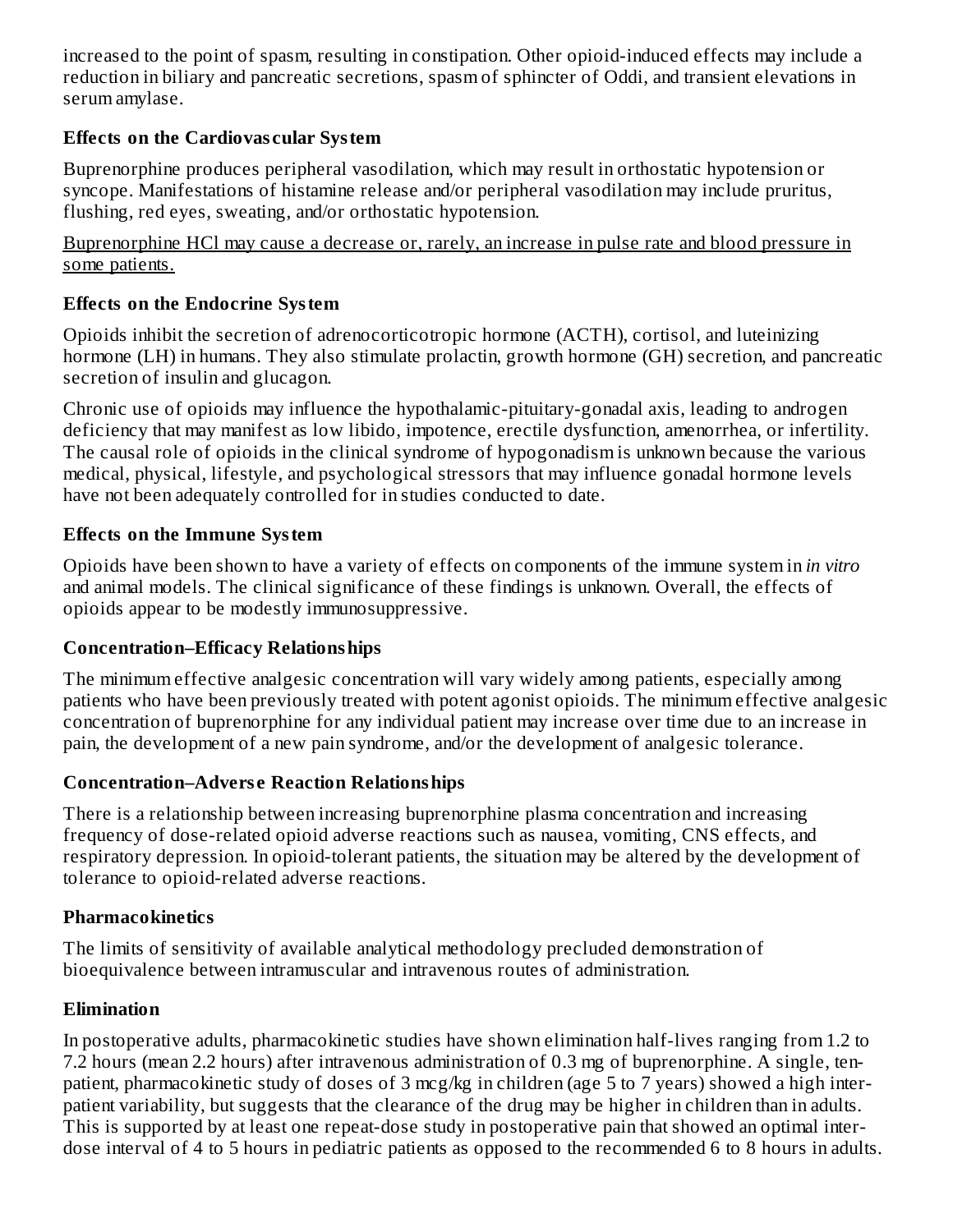### **Metabolism**

Buprenorphine undergoes both N-dealkylation to norbuprenorphine and glucuronidation. The Ndealkylation pathway is mediated primarily by CYP3A4. Norbuprenorphine, the major metabolite, can further undergo glucuronidation. Its clearance is related to hepatic blood flow. Studies in patients anesthetized with 0.5% halothane have shown that this anesthetic decreases hepatic blood flow by about 30%.

## **INDICATIONS AND USAGE**

Buprenorphine HCl Injection is indicated for the management of pain severe enough to require an opioid analgesic and for which alternate treatments are inadequate.

### **Limitations of Us e**

Because of the risks of addiction, abuse, and misuse with opioids, even at recommended doses *[see WARNINGS: Addiction, Abuse, and Misuse ]* reserve Buprenorphine HCl Injection for use in patients for whom alternative treatment options [e.g., non-opioid analgesics or opioid combination products]:

- Have not been tolerated, or are not expected to be tolerated,
- Have not provided adequate analgesia, or are not expected to provide adequate analgesia.

## **CONTRAINDICATIONS**

Buprenorphine HCl Injection is contraindicated in patients with:

- Significant respiratory depression *[See WARNINGS ]*.
- Acute or severe bronchial asthma in an unmonitored setting or in the absence of resuscitative equipment *[See WARNINGS ].*
- Known or suspected gastrointestinal obstruction, including paralytic ileus *[See WARNINGS ]*.
- Hypersensitivity to buprenorphine (e.g. anaphylaxis) or any other ingredient in Buprenorphine HCl Injection *[See WARNINGS ].*

### **WARNINGS**

### **Addiction, Abus e, and Misus e**

Buprenorphine HCl contains buprenorphine, a Schedule III controlled substance. As an opioid, buprenorphine HCl exposes users to the risks of addiction, abuse, and misuse.

Although the risk of addiction in any individual is unknown, it can occur in patients appropriately prescribed buprenorphine HCl. Addiction can occur at recommended doses and if the drug is misused or abused.

Assess each patient's risk for opioid addiction, abuse, or misuse prior to prescribing buprenorphine HCl, and monitor all patients receiving buprenorphine HCl for the development of these behaviors and conditions.

Risks are increased in patients with a personal or family history of substance abuse (including drug or alcohol addiction or abuse) or mental illness (e.g., major depression). The potential for these risks should not, however, prevent the prescribing of buprenorphine HCl for the proper management of pain in any given patient. Patients at increased risk may be prescribed opioids such as buprenorphine HCl, but use in such patients necessitates intensive counseling about the risks and proper use of buprenorphine HCl along with the intensive monitoring for signs of addiction, abuse, and misuse.

Opioids are sought by drug abusers and people with addiction disorders and are subject to criminal diversion. Consider these risks when prescribing or dispensing buprenorphine HCl. Strategies to reduce these risks include prescribing the drug in the smallest appropriate quantity and advising the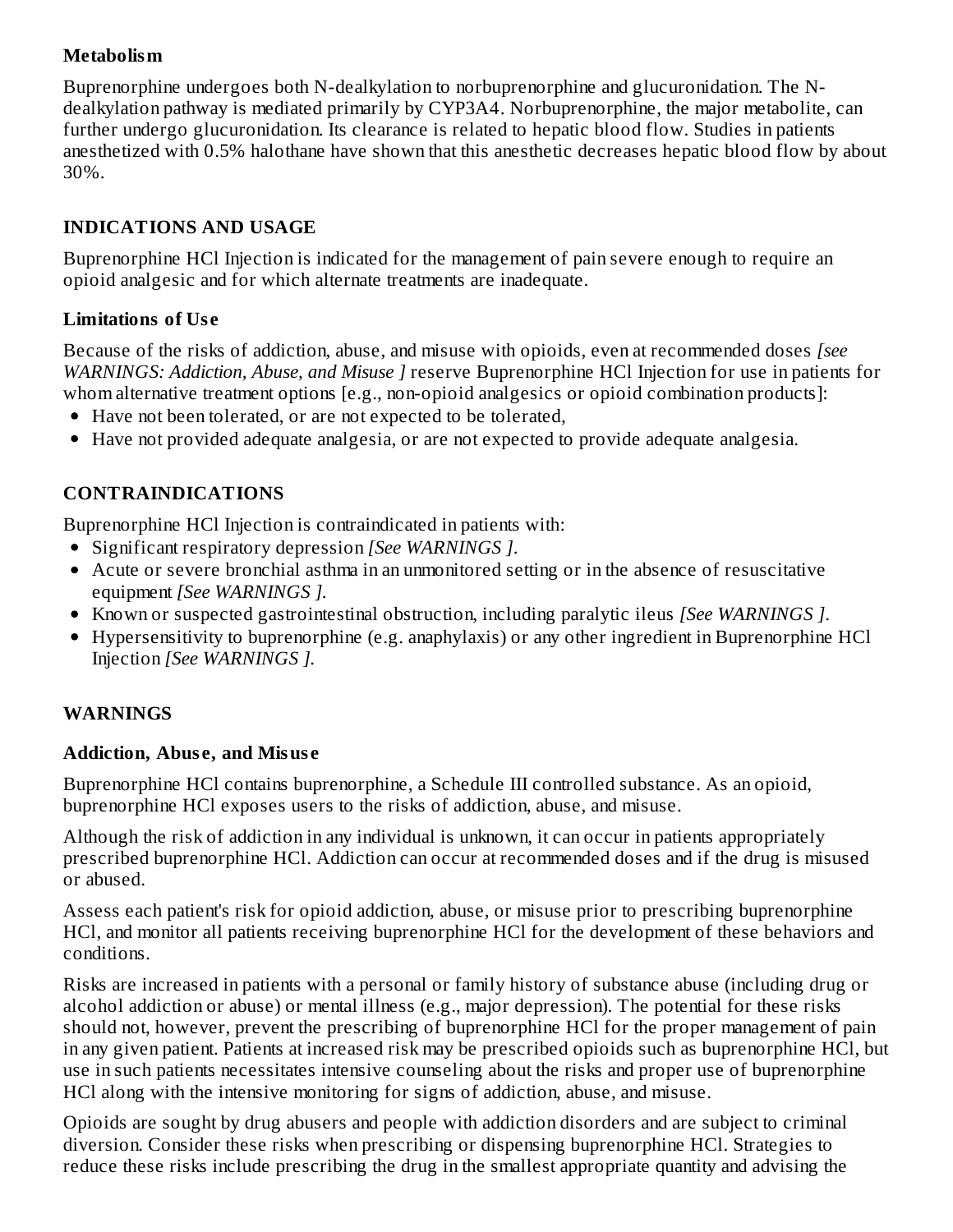patient on the proper disposal of unused drug. Contact local state professional licensing board or state controlled substances authority for information on how to prevent and detect abuse or diversion of this product.

## **Life-Threatening Respiratory Depression**

Serious, life-threatening, or fatal respiratory depression has been reported with the use of opioids, even when used as recommended. Respiratory depression, if not immediately recognized and treated, may lead to respiratory depression and death. Management of respiratory depression may include close observation, supportive measures, and use of opioid antagonists, depending on the patient's clinical status. Carbon dioxide  ${\rm (CO_2)}$  retention from opioid-induced respiratory depression can exacerbate the sedating effects of opioids.

While serious, life-threatening, or fatal respiratory depression can occur at any time during the use of buprenorphine HCl, the risk is greatest during the initiation of therapy or following a dosage increase. Monitor patients closely for respiratory depression, especially within the first 24 to 72 hours of initiating therapy with and following dosage increases of buprenorphine HCl.

To reduce the risk of respiratory depression, proper dosing and titration of buprenorphine HCl are essential. Overestimating the buprenorphine HCl dosage when converting patients from another opioid product can result in a fatal overdose with the first dose.

Opioids can cause sleep-related breathing disorders including central sleep apnea (CSA) and sleeprelated hypoxemia. Opioid use increases the risk of CSA in a dose-dependent fashion. In patients who present with CSA, consider decreasing the opioid dosage using best practices for opioid taper [see Dosage and Administration].

### **Neonatal Opioid Withdrawal Syndrome**

Prolonged use of buprenorphine HCl during pregnancy can result in withdrawal in the neonate. Neonatal opioid withdrawal syndrome, unlike opioid withdrawal syndrome in adults, may be life-threatening if not recognized and treated, and requires management according to protocols developed by neonatology experts. Observe newborns for signs of neonatal opioid withdrawal syndrome and manage accordingly. Advise pregnant women using opioids for a prolonged period of the risk of neonatal opioid withdrawal syndrome and ensure that appropriate treatment will be available *[see WARNINGS , PRECAUTIONS: Information for Patients, Pregnancy ].*

### **Risks from Concomitant Us e with Benzodiazepines or Other CNS Depressants**

Profound sedation, respiratory depression, coma, and death may result from the concomitant use of buprenorphine HCl with benzodiazepines or other CNS depressants (e.g., non-benzodiazepine sedatives/hypnotics, anxiolytics, tranquilizers, muscle relaxants, general anesthetics, antipsychotics, other opioids, alcohol). Because of these risks, reserve concomitant prescribing of these drugs for use in patients for whom alternative treatment options are inadequate.

Observational studies have demonstrated that concomitant use of opioid analgesics and benzodiazepines increases the risk of drug-related mortality compared to use of opioid analgesics alone. Because of similar pharmacological properties, it is reasonable to expect similar risk with the concomitant use of other CNS depressant drugs with opioid analgesics *[see Drug Interactions ].*

If the decision is made to prescribe a benzodiazepine or other CNS depressant concomitantly with an opioid analgesic, prescribe the lowest effective dosages and minimum durations of concomitant use. In patients already receiving an opioid analgesic, prescribe a lower initial dose of the benzodiazepine or other CNS depressant than indicated in the absence of an opioid, and titrate based on clinical response. If an opioid analgesic is initiated in a patient already taking a benzodiazepine or other CNS depressant, prescribe a lower initial dose of the opioid analgesic, and titrate based on clinical response. Follow patients closely for signs and symptoms of respiratory depression and sedation.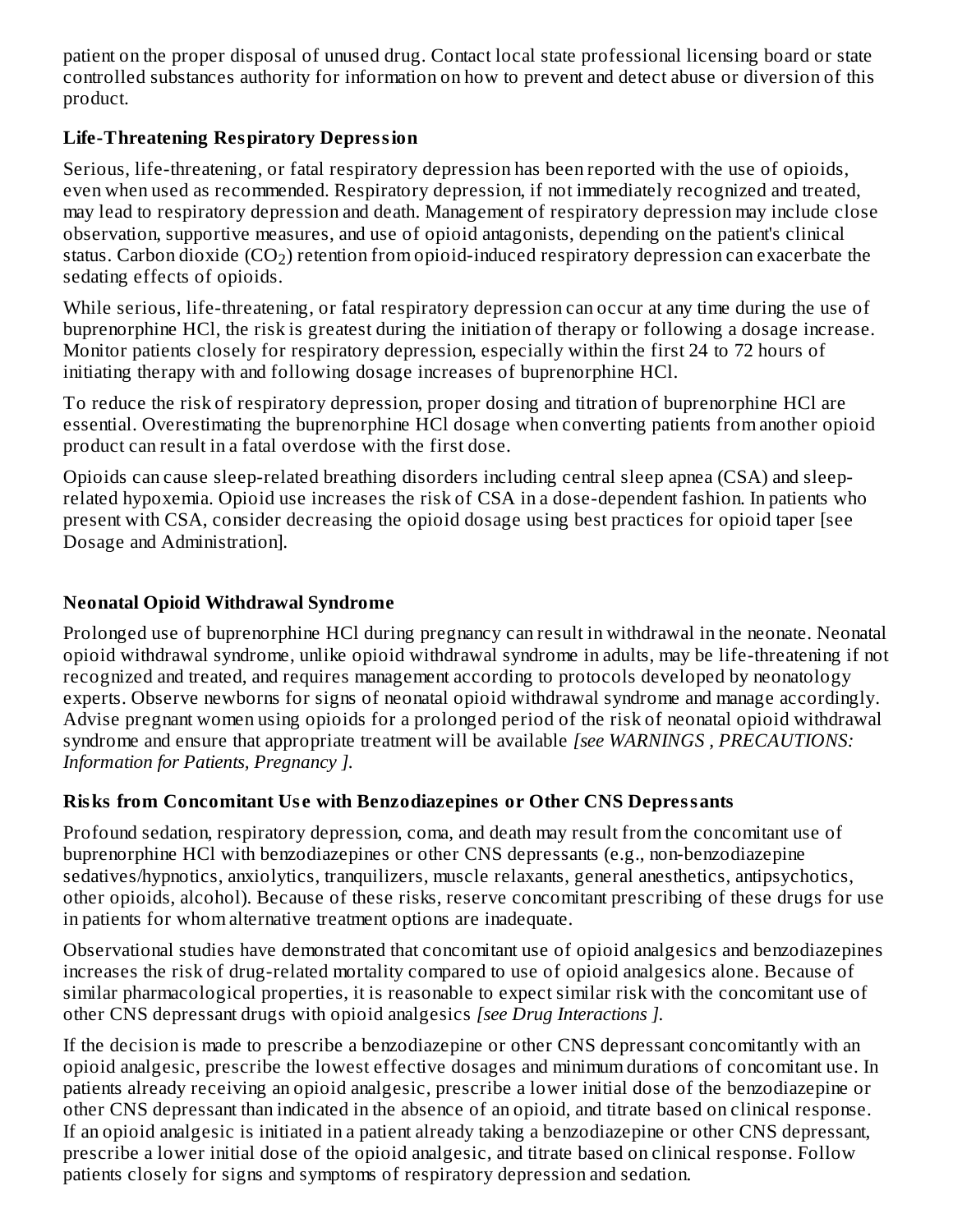Advise both patients and caregivers about the risks of respiratory depression and sedation when buprenorphine HCl is used with benzodiazepines or other CNS depressants (including alcohol and illicit drugs). Advise patients not to drive or operate heavy machinery until the effects of concomitant use of the benzodiazepine or other CNS depressant have been determined. Screen patients for risk of substance use disorders, including opioid abuse and misuse, and warn them of the risk for overdose and death associated with the use of additional CNS depressants including alcohol and illicit drugs *[see Drug Interactions , and Information for Patients ].*

#### **Risk of Life-Threatening Respiratory Depression in Patients with Chronic Pulmonary Dis eas e or in Elderly, Cachectic, or Debilitated Patients**

The use of buprenorphine HCl in patients with acute or severe bronchial asthma in an unmonitored setting or in the absence of resuscitative equipment is contraindicated.

Patients with Chronic Pulmonary Disease: Buprenorphine HCl-treated patients with significant chronic

obstructive pulmonary disease or cor pulmonale, and those with substantially decreased respiratory reserve, hypoxia, hypercapnia, or pre-existing respiratory depression are at increased risk of decreased respiratory drive, including apnea, even at recommended dosages of buprenorphine HCl *[see WARNINGS ]*.

Elderly, Cachectic, or Debilitated Patients: Life-threatening respiratory depression is more likely to occur in elderly, cachectic, or debilitated patients as they may have altered pharmacokinetics or altered clearance compared to younger, healthier patients.

Monitor such patients closely, particularly when initiating and titrating buprenorphine HCl and when buprenorphine HCl is given concomitantly with other drugs that depress respiration *[see WARNINGS ].* Alternatively, consider the use of non-opioid analgesics in these patients.

### **Adrenal Insufficiency**

Cases of adrenal insufficiency have been reported with opioid use, more often following greater than one month of use. Presentation of adrenal insufficiency may include non-specific symptoms and signs including nausea, vomiting, anorexia, fatigue, weakness, dizziness, and low blood pressure. If adrenal insufficiency is suspected, confirm the diagnosis with diagnostic testing as soon as possible. If adrenal insufficiency is diagnosed, treat with physiologic replacement doses of corticosteroids. Wean the patient off of the opioid to allow adrenal function to recover and continue corticosteroid treatment until adrenal function recovers. Other opioids may be tried as some cases reported use of a different opioid without recurrence of adrenal insufficiency. The information available does not identify any particular opioids as being more likely to be associated with adrenal insufficiency.

## **QTc Prolongation**

Buprenorphine has been observed to prolong the QTc interval in some subjects participating in clinical trials. Consider these observations in clinical decisions when prescribing buprenorphine HCl to patients with hypokalemia, hypomagnesemia, or clinically unstable cardiac disease, including unstable atrial fibrillation, symptomatic bradycardia, unstable congestive heart failure, or active myocardial ischemia. Periodic electrocardiographic (ECG) monitoring is recommended in these patients. Avoid the use of buprenorphine HCl in patients with a history of Long QT Syndrome or an immediate family member with this condition or those taking Class IA antiarrhythmic medications (e.g., quinidine, procainamide, disopyramide) or Class III antiarrhythmic medications (e.g., sotalol, amiodarone, dofetilide), or other medications that prolong the QT interval *[see DOSAGE AND ADMINISTRATION , ADVERSE REACTIONS , and CLINICAL PHARMACOLOGY ].*

## **Severe Hypotension**

Buprenorphine HCl may cause severe hypotension including orthostatic hypotension and syncope in ambulatory patients. There is increased risk in patients whose ability to maintain blood pressure has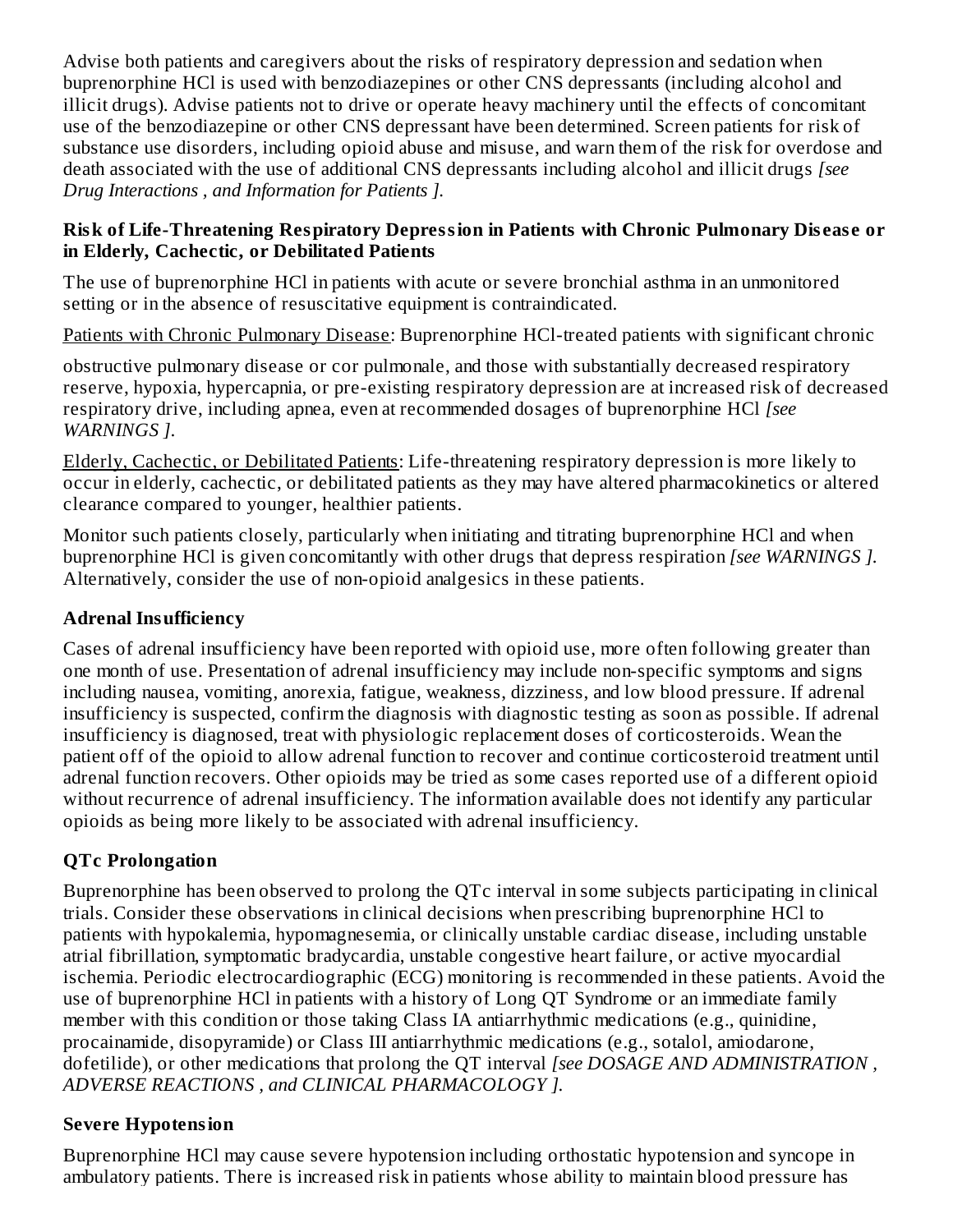already been compromised by a reduced blood volume, or concurrent administration of certain CNS depressant drugs (e.g., phenothiazines or general anesthetics). Monitor these patients for signs of hypotension after initiating or titrating the dosage of buprenorphine HCl. In patients with circulatory shock, buprenorphine HCl may cause vasodilation that can further reduce cardiac output and blood pressure. Avoid the use of buprenorphine HCl in patients with circulatory shock.

### **Risks of Us e in Patients with Increas ed Intracranial Pressure, Brain Tumors, Head Injury, or Impaired Cons ciousness**

In patients who may be susceptible to the intracranial effects of  $\mathrm{CO}_2$  retention (e.g., those with evidence of increased intracranial pressure or brain tumors), buprenorphine HCl may reduce respiratory drive, and the resultant  $\mathrm{CO}_2$  retention can further increase intracranial pressure. Monitor such patients for signs of sedation and respiratory depression, particularly when initiating therapy with buprenorphine HCl.

Opioids may also obscure the clinical course in a patient with a head injury.

Avoid the use of buprenorphine HCl in patients with impaired consciousness or coma.

# **Anaphylactic/Allergic Reactions**

Cases of acute and chronic hypersensitivity to buprenorphine have been reported both in clinical trials and in post-marketing experience. The most common signs and symptoms include rashes, hives, and pruritus. Cases of bronchospasm, angioneurotic edema, and anaphylactic shock have been reported. Buprenorphine HCl is contraindicated in patients with a history of hypersensitivity to buprenorphine.

# **Risks of Us e in Patients with Gastrointestinal Conditions**

Buprenorphine HCl is contraindicated in patients with known or suspected gastrointestinal obstruction, including paralytic ileus.

The buprenorphine in buprenorphine HCl injection may cause spasm of the sphincter of Oddi. Opioids may cause increases in the serum amylase. Monitor patients with biliary tract disease, including acute pancreatitis, for worsening symptoms.

# **Increas ed Risk of Seizures in Patients with Seizure Disorders**

The buprenorphine in buprenorphine HCl injection may increase the frequency of seizures in patients with seizure disorders, and may increase the risk of seizures in other clinical settings associated with seizures. Monitor patients with a history of seizure disorders for worsened seizure control during buprenorphine HCl therapy.

# **Risks Driving and Operating Machinery**

Buprenorphine HCl may impair the mental or physical abilities needed to perform potentially hazardous activities such as driving a car or operating machinery. Warn patients not to drive or operate dangerous machinery unless they are tolerant to the effects of buprenorphine HCl and know how they will react to the medication *[see PRECAUTIONS: Information for Patients ].*

# **PRECAUTIONS**

# **General**

Buprenorphine HCl should be administered with caution in the elderly, debilitated patients, in children and those with severe impairment of hepatic, pulmonary, or renal function; myxedema or hypothyroidism; adrenal cortical insufficiency (e.g., Addison's disease); CNS depression or coma; toxic psychoses; prostatic hypertrophy or urethral stricture; acute alcoholism; delirium tremens; or kyphoscoliosis.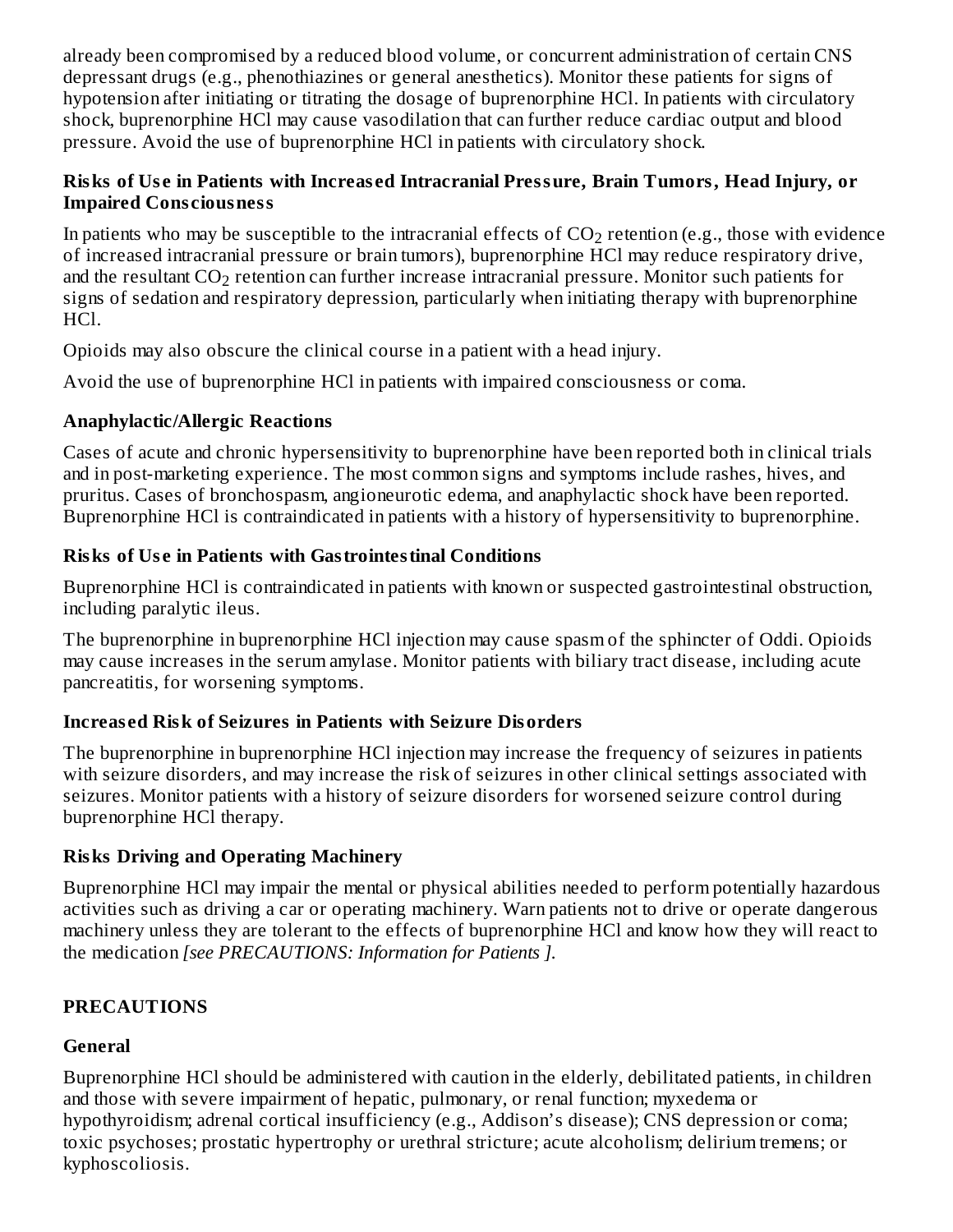Because buprenorphine HCl is metabolized by the liver, the activity of buprenorphine HCl may be increased and/or extended in those individuals with impaired hepatic function or those receiving other agents known to decrease hepatic clearance.

Buprenorphine HCl has been shown to increase intracholedochal pressure to a similar degree as other opioid analgesics, and thus should be administered with caution to patients with dysfunction of the biliary tract.

#### **Information for Patients**

#### **Addiction, Abus e, and Misus e**

Inform patients that the use of buprenorphine HCl, even when taken as recommended, can result in addiction, abuse, and misuse, which can lead to overdose or death *[see WARNINGS ]*. Instruct patients not to share buprenorphine HCl with others and to take steps to protect buprenorphine HCl from theft or misuse.

### **Life-Threatening Respiratory Depression**

Inform patients of the risk of life-threatening respiratory depression, including information that the risk is greatest when starting buprenorphine HCl or when the dosage is increased, and that it can occur even at recommended dosages *[see WARNINGS ].* Advise patients how to recognize respiratory depression and to seek medical attention if breathing difficulties develop.

#### **Serotonin Syndrome**

Inform patients that opioids could cause a rare but potentially life-threatening condition resulting from concomitant administration of serotonergic drugs. Warn patients of the symptoms of serotonin syndrome and to seek medical attention right away if symptoms develop. Instruct patients to inform their healthcare providers if they are taking, or plan to take serotonergic medications *[see PRECAUTIONS; Drug Interactions ]*.

#### **Constipation**

Advise patients of the potential for severe constipation, including management instructions and when to seek medical attention *[see CLINICAL PHARMACOLOGY: Pharmacodynamics , ADVERSE REACTIONS ].*

#### **Drug Interactions**

### **Clinically Significant Drug Interactions with Buprenorphine HCl**

| Benzodiazepines and Other Central |                       |  |  |
|-----------------------------------|-----------------------|--|--|
| Nervous System (CNS) Depressants  |                       |  |  |
|                                   | Due to additive       |  |  |
|                                   | pharmacologic         |  |  |
|                                   | effect, the           |  |  |
|                                   | concomitant use of    |  |  |
|                                   | benzodiazepines or    |  |  |
|                                   | other CNS             |  |  |
| Clinical Impact:                  | depressants,          |  |  |
|                                   | including alcohol,    |  |  |
|                                   | can increase the risk |  |  |
|                                   | of hypotension,       |  |  |
|                                   | respiratory           |  |  |
|                                   | depression, profound  |  |  |
|                                   | sedation, coma, and   |  |  |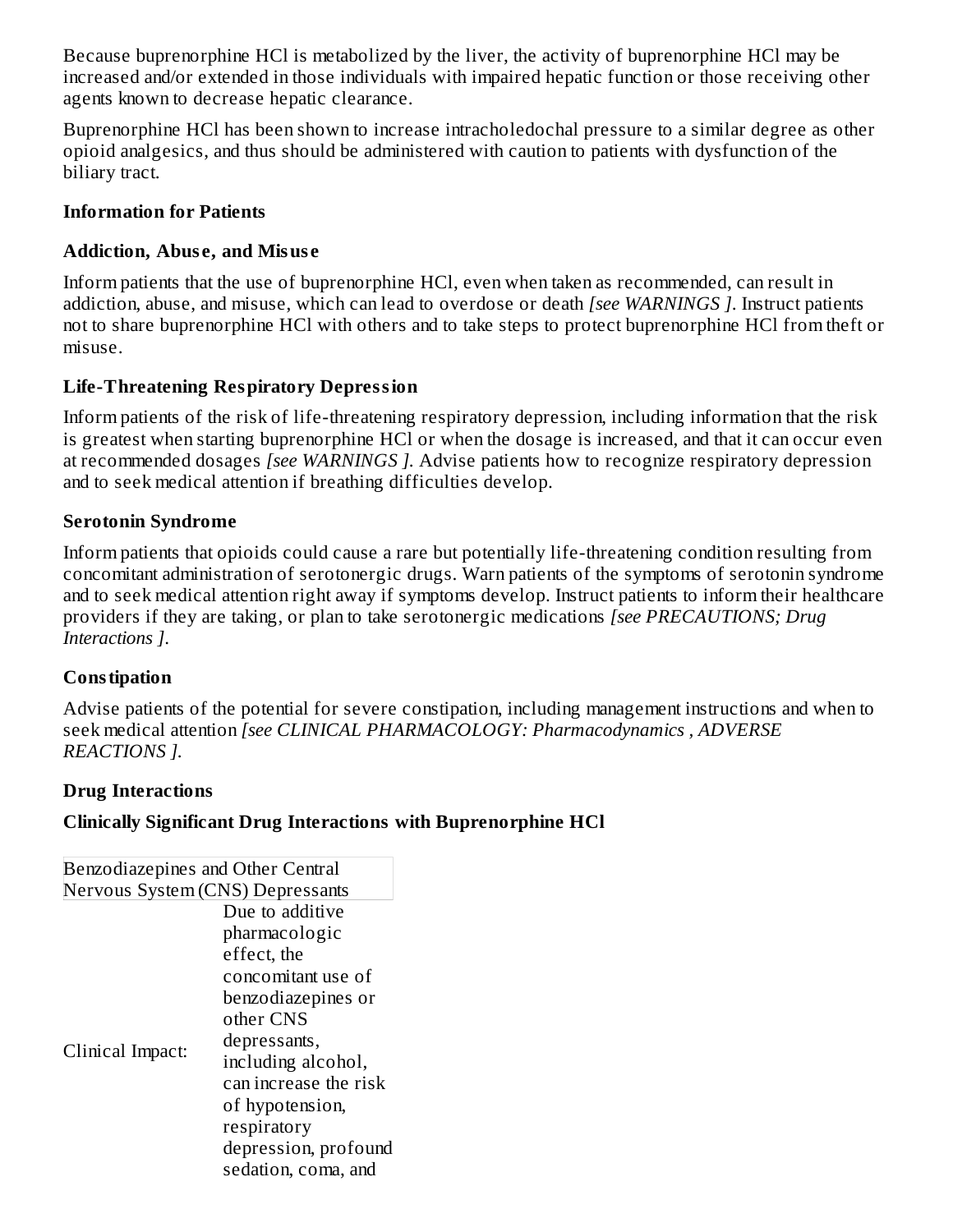| Intervention:        | death.<br>Reserve concomitant<br>prescribing of these<br>drugs for use in<br>patients for whom<br>alternative treatment<br>options are<br>inadequate. Limit<br>dosages and<br>durations to the<br>minimum required.<br>Follow patients<br>closely for signs of<br>respiratory<br>depression and<br>sedation [see<br><b>WARNINGS</b> ].<br>Benzodiazepines and |
|----------------------|---------------------------------------------------------------------------------------------------------------------------------------------------------------------------------------------------------------------------------------------------------------------------------------------------------------------------------------------------------------|
| Examples:            | other<br>sedatives/hypnotics,<br>anxiolytics,<br>tranquilizers, muscle<br>relaxants, general<br>anesthetics,<br>antipsychotics, and<br>other opioids,                                                                                                                                                                                                         |
| Inhibitors of CYP3A4 | alcohol.                                                                                                                                                                                                                                                                                                                                                      |
|                      | The concomitant use                                                                                                                                                                                                                                                                                                                                           |
|                      | of buprenorphine and                                                                                                                                                                                                                                                                                                                                          |
|                      | CYP3A4 inhibitors                                                                                                                                                                                                                                                                                                                                             |
|                      | can increase the                                                                                                                                                                                                                                                                                                                                              |
|                      | plasma concentration<br>of buprenorphine,                                                                                                                                                                                                                                                                                                                     |
|                      | resulting in                                                                                                                                                                                                                                                                                                                                                  |
|                      | increased or                                                                                                                                                                                                                                                                                                                                                  |
|                      | prolonged opioid                                                                                                                                                                                                                                                                                                                                              |
|                      | effects, particularly                                                                                                                                                                                                                                                                                                                                         |
|                      | when an inhibitor is                                                                                                                                                                                                                                                                                                                                          |
|                      | added after a stable                                                                                                                                                                                                                                                                                                                                          |
|                      | dose of                                                                                                                                                                                                                                                                                                                                                       |
|                      | buprenorphine HCl<br>is achieved.                                                                                                                                                                                                                                                                                                                             |
|                      | After stopping a                                                                                                                                                                                                                                                                                                                                              |
| Clinical Impact:     | CYP3A4 inhibitor,                                                                                                                                                                                                                                                                                                                                             |
|                      | as the effects of the                                                                                                                                                                                                                                                                                                                                         |
|                      | inhibitor decline, the                                                                                                                                                                                                                                                                                                                                        |
|                      | buprenorphine                                                                                                                                                                                                                                                                                                                                                 |
|                      | plasma concentration                                                                                                                                                                                                                                                                                                                                          |
|                      | will decrease [see<br><b>CLINICAL</b>                                                                                                                                                                                                                                                                                                                         |
|                      | PHARMACOLOGY:                                                                                                                                                                                                                                                                                                                                                 |
|                      | Pharmacokinetics ],                                                                                                                                                                                                                                                                                                                                           |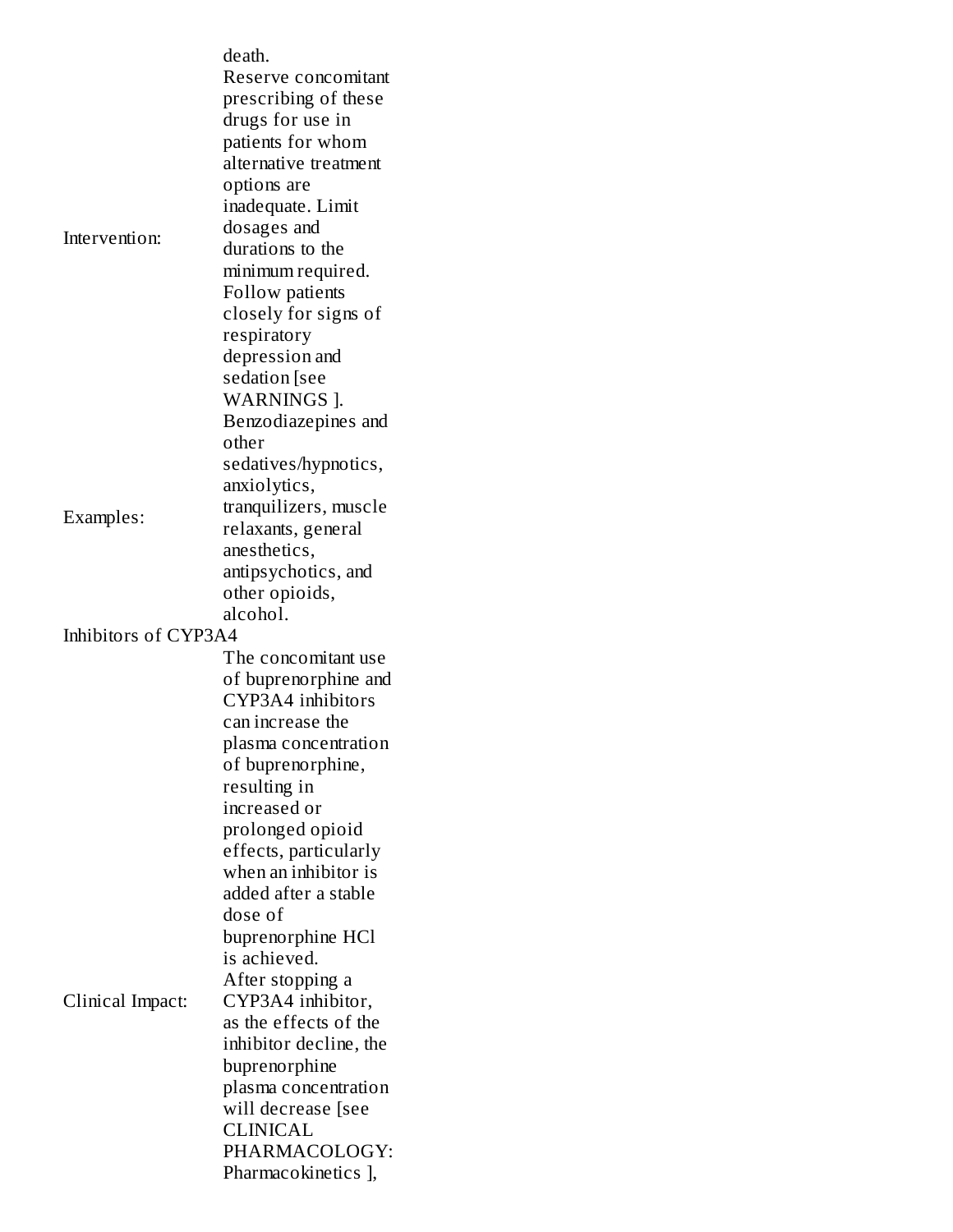|                 | potentially resulting |
|-----------------|-----------------------|
|                 | in decreased opioid   |
|                 | efficacy or a         |
|                 | withdrawal syndrome   |
|                 | in patients who had   |
|                 | developed physical    |
|                 | dependence to         |
|                 | buprenorphine.        |
|                 | If concomitant use is |
|                 | necessary, consider   |
|                 | dosage reduction of   |
|                 | buprenorphine HCl     |
|                 | until stable drug     |
|                 | effects are achieved. |
|                 | Monitor patients for  |
|                 | respiratory           |
|                 | depression and        |
|                 | sedation at frequent  |
| Intervention:   | intervals.            |
|                 | If a CYP3A4           |
|                 | inhibitor is          |
|                 |                       |
|                 | discontinued,         |
|                 | consider increasing   |
|                 | the buprenorphine     |
|                 | HCl dosage until      |
|                 | stable drug effects   |
|                 | are achieved.         |
|                 | Monitor for signs of  |
|                 | opioid withdrawal.    |
|                 | Macrolide             |
|                 | antibiotics (e.g.,    |
|                 | erythromycin),        |
| Examples:       | azole-antifungal      |
|                 | agents (e.g.          |
|                 | ketoconazole),        |
|                 | protease inhibitors   |
|                 | (e.g., ritonavir)     |
| CYP3A4 Inducers |                       |
|                 | The concomitant use   |
|                 | of buprenorphine and  |
|                 | CYP3A4 inducers       |
|                 | can decrease the      |
|                 | plasma concentration  |
|                 | of buprenorphine      |
|                 | [see CLINICAL         |
|                 | PHARMACOLOGY:         |
|                 | Pharmacokinetics ],   |
|                 | potentially resulting |
|                 | in decreased          |
|                 | efficacy or onset of  |
|                 | a withdrawal          |
|                 | syndrome in patients  |
|                 | who have developed    |
|                 |                       |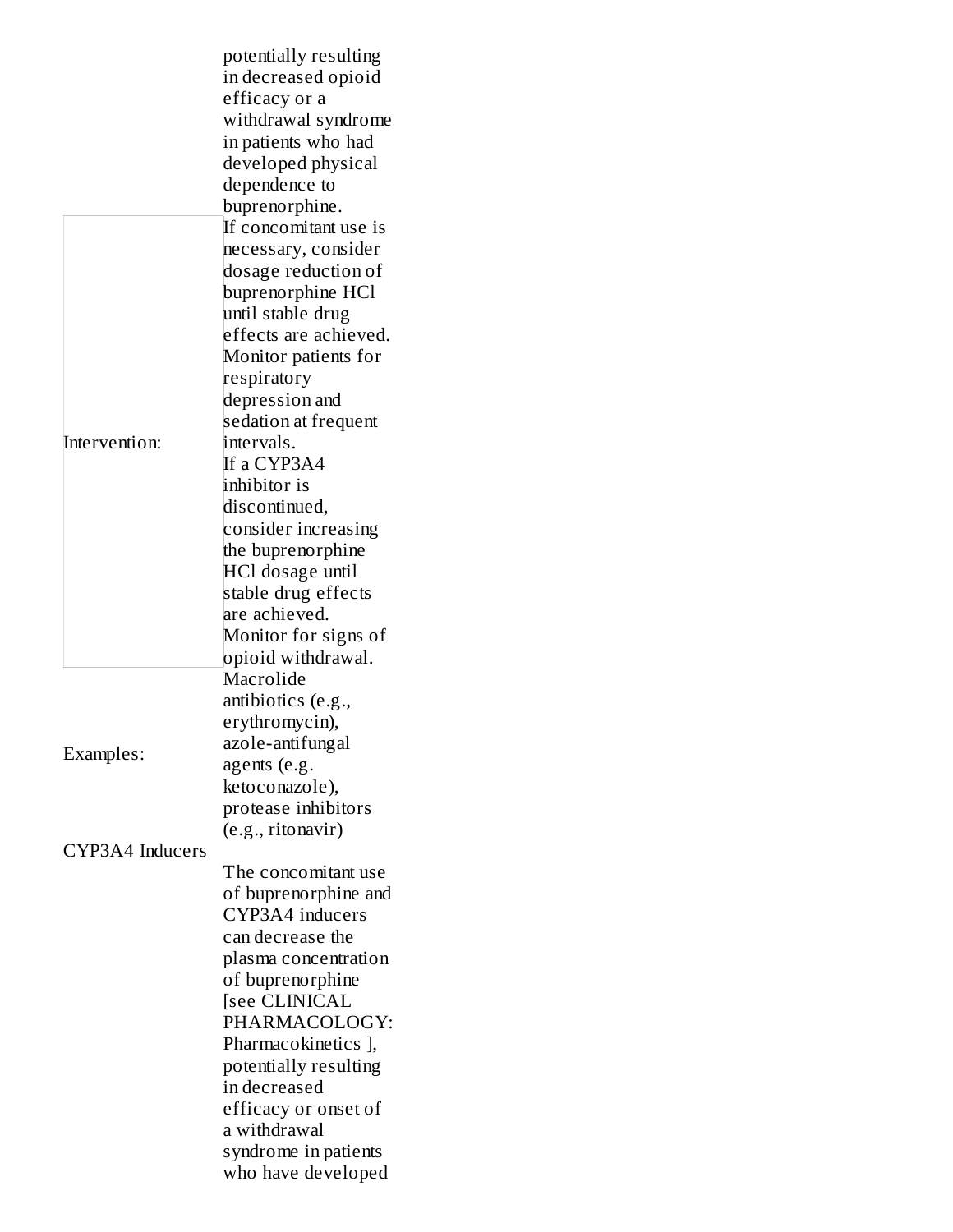|                    | physical dependence   |
|--------------------|-----------------------|
|                    | to buprenorphine.     |
| Clinical Impact:   | After stopping a      |
|                    | CYP3A4 inducer, as    |
|                    | the effects of the    |
|                    | inducer decline, the  |
|                    | buprenorphine         |
|                    | plasma concentration  |
|                    | will increase [see    |
|                    | <b>CLINICAL</b>       |
|                    | PHARMACOLOGY:         |
|                    | Pharmacokinetics ],   |
|                    | which could           |
|                    | increase or prolong   |
|                    | both therapeutic      |
|                    | effects and adverse   |
|                    | reactions and may     |
|                    | cause serious         |
|                    | respiratory           |
|                    | depression.           |
|                    | If concomitant use is |
|                    | necessary, consider   |
|                    | increasing the        |
|                    | buprenorphine HCl     |
|                    | dosage until stable   |
|                    | drug effects are      |
|                    | achieved. Monitor     |
|                    | for signs of opioid   |
| Intervention:      | withdrawal.           |
|                    | If a CYP3A4 inducer   |
|                    | is discontinued,      |
|                    | consider              |
|                    | buprenorphine HCl     |
|                    | dosage reduction and  |
|                    | monitor for signs of  |
|                    | respiratory           |
|                    | depression.           |
|                    | Rifampin,             |
| Examples:          | carbamazepine,        |
|                    | phenytoin             |
| Serotonergic Drugs | The concomitant use   |
|                    | of opioids with other |
|                    | drugs that affect the |
|                    | serotonergic          |
| Clinical Impact:   | neurotransmitter      |
|                    | system has resulted   |
|                    | in serotonin          |
|                    | syndrome.             |
|                    | If concomitant use is |
|                    | warranted, carefully  |
|                    | observe the patient,  |
|                    | particularly during   |
|                    |                       |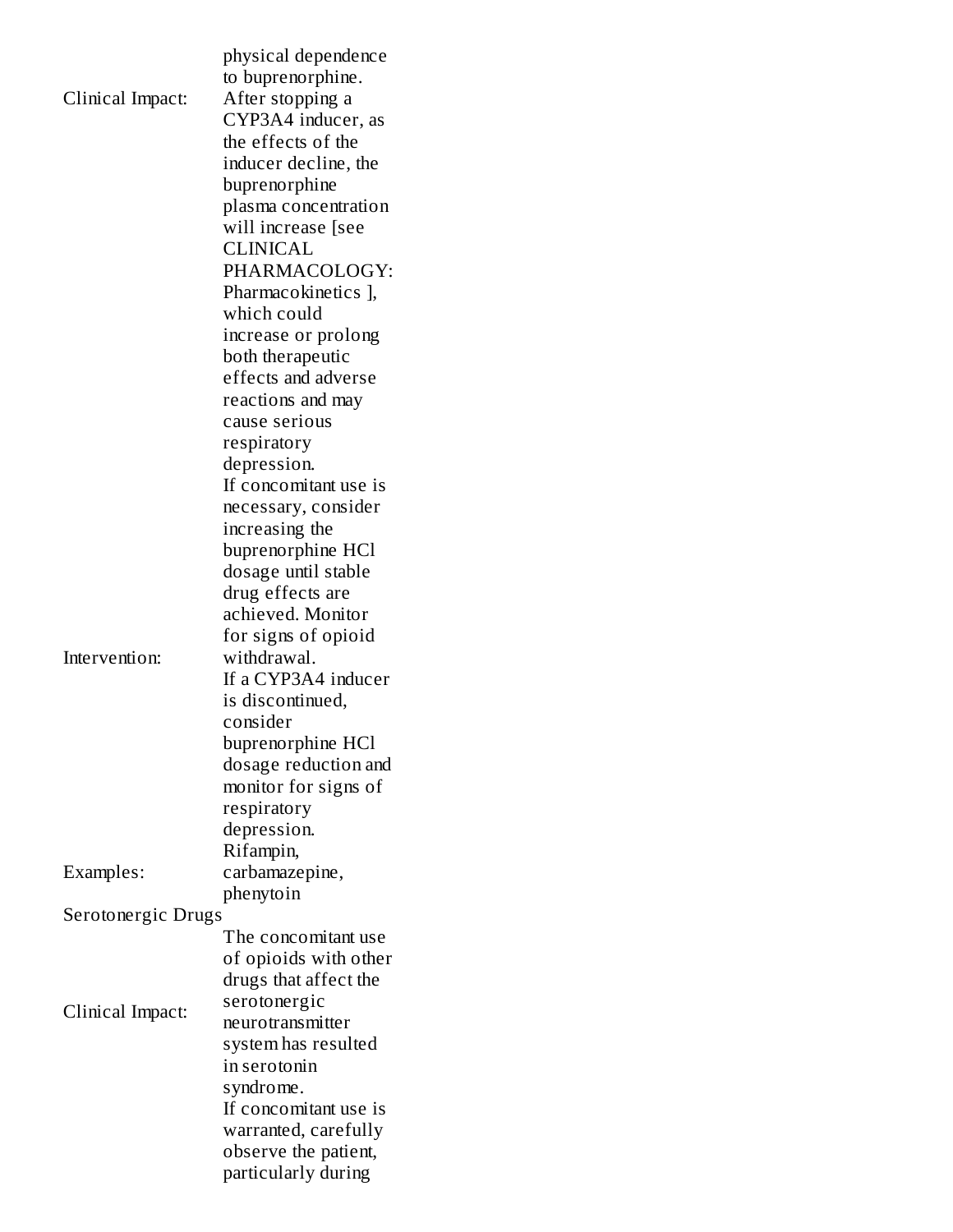| treatment initiation<br>and dose adjustment.<br>Discontinue<br>buprenorphine HCl<br>if serotonin<br>syndrome is<br>suspected.<br>Selective serotonin<br>reuptake inhibitors<br>(SSRIs), serotonin<br>and norepinephrine<br>reuptake inhibitors<br>(SNRIs), tricyclic<br>antidepressants<br>(TCAs), triptans, 5- |
|-----------------------------------------------------------------------------------------------------------------------------------------------------------------------------------------------------------------------------------------------------------------------------------------------------------------|
| HT3 receptor<br>antagonists, drugs<br>that affect the<br>serotonin<br>neurotransmitter                                                                                                                                                                                                                          |
| system (e.g.,<br>mirtazapine,<br>trazodone,<br>tramadol), certain<br>muscle relaxants                                                                                                                                                                                                                           |
| (i.e.,<br>cyclobenzaprine,<br>metaxalone),<br>monoamine oxidase                                                                                                                                                                                                                                                 |
| (MAO) inhibitors<br>(those intended to<br>treat psychiatric<br>disorders and also                                                                                                                                                                                                                               |
| others, such as<br>linezolid and<br>intravenous<br>methylene blue).                                                                                                                                                                                                                                             |
| Monoamine Oxidase Inhibitors (MAOIs)<br><b>MAOI</b> interactions                                                                                                                                                                                                                                                |
| with opioids may<br>manifest as serotonin<br>syndrome opioid<br>toxicity (e.g.,                                                                                                                                                                                                                                 |
| respiratory<br>depression, coma).<br>The use of<br>buprenorphine HCl<br>is not recommended                                                                                                                                                                                                                      |
| for patients taking<br>MAOIs or within 14<br>days of stopping<br>such treatment.<br>phenelzine,                                                                                                                                                                                                                 |
|                                                                                                                                                                                                                                                                                                                 |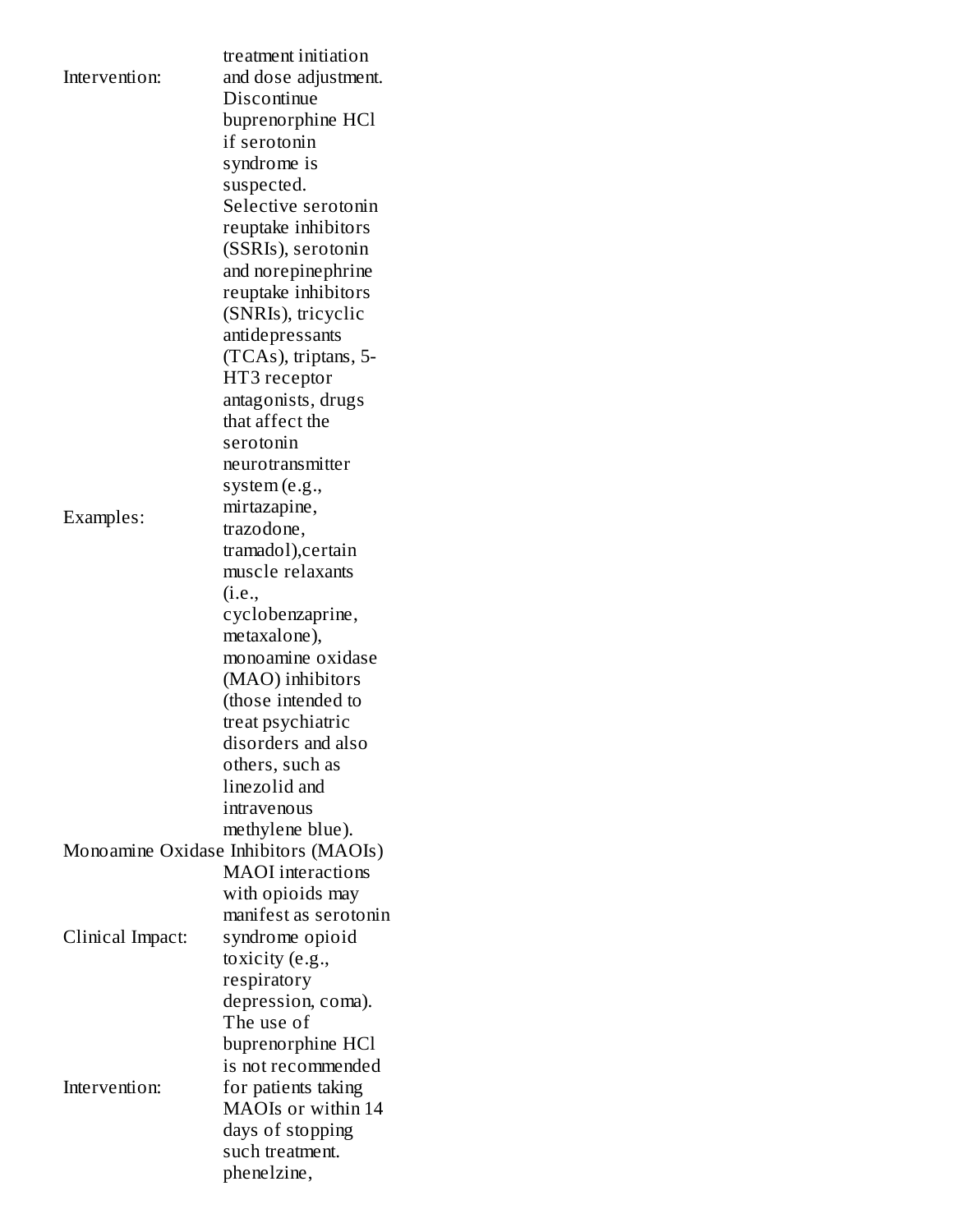| Examples:                                                                | tranylcypromine,<br>linezolid                                                                                                                                                                                                                                 |
|--------------------------------------------------------------------------|---------------------------------------------------------------------------------------------------------------------------------------------------------------------------------------------------------------------------------------------------------------|
| Mixed Agonist/Antagonist and Partial<br><b>Agonist Opioid Analgesics</b> |                                                                                                                                                                                                                                                               |
| Clinical Impact:                                                         | May reduce the<br>analgesic effect of<br>buprenorphine HCl<br>and/or precipitate<br>withdrawal                                                                                                                                                                |
| Intervention:                                                            | symptoms.<br>Avoid concomitant<br>use.                                                                                                                                                                                                                        |
| Examples:                                                                | butorphanol,<br>nalbuphine,<br>pentazocine                                                                                                                                                                                                                    |
| <b>Muscle Relaxants</b>                                                  |                                                                                                                                                                                                                                                               |
| Clinical Impact:                                                         | Buprenorphine may<br>enhance the<br>neuromuscular<br>blocking action of<br>skeletal muscle<br>relaxants and<br>produce an increased<br>degree of<br>respiratory<br>depression.<br>Monitor patients                                                            |
| Intervention:                                                            | receiving muscle<br>relaxants and<br>buprenorphine HCl<br>for signs of<br>respiratory<br>depression that may<br>be greater than<br>otherwise expected<br>and decrease the<br>dosage of<br>buprenorphine HCl<br>and/or the muscle<br>relaxant as<br>necessary. |
| <b>Diuretics</b>                                                         |                                                                                                                                                                                                                                                               |
|                                                                          | Opioids can reduce                                                                                                                                                                                                                                            |
| Clinical Impact:                                                         | the efficacy of<br>diuretics by inducing<br>the release of<br>antidiuretic hormone.<br>Monitor patients for                                                                                                                                                   |
| Intervention:                                                            | signs of diminished<br>diuresis and/or<br>effects on blood<br>pressure and<br>increase the dosage                                                                                                                                                             |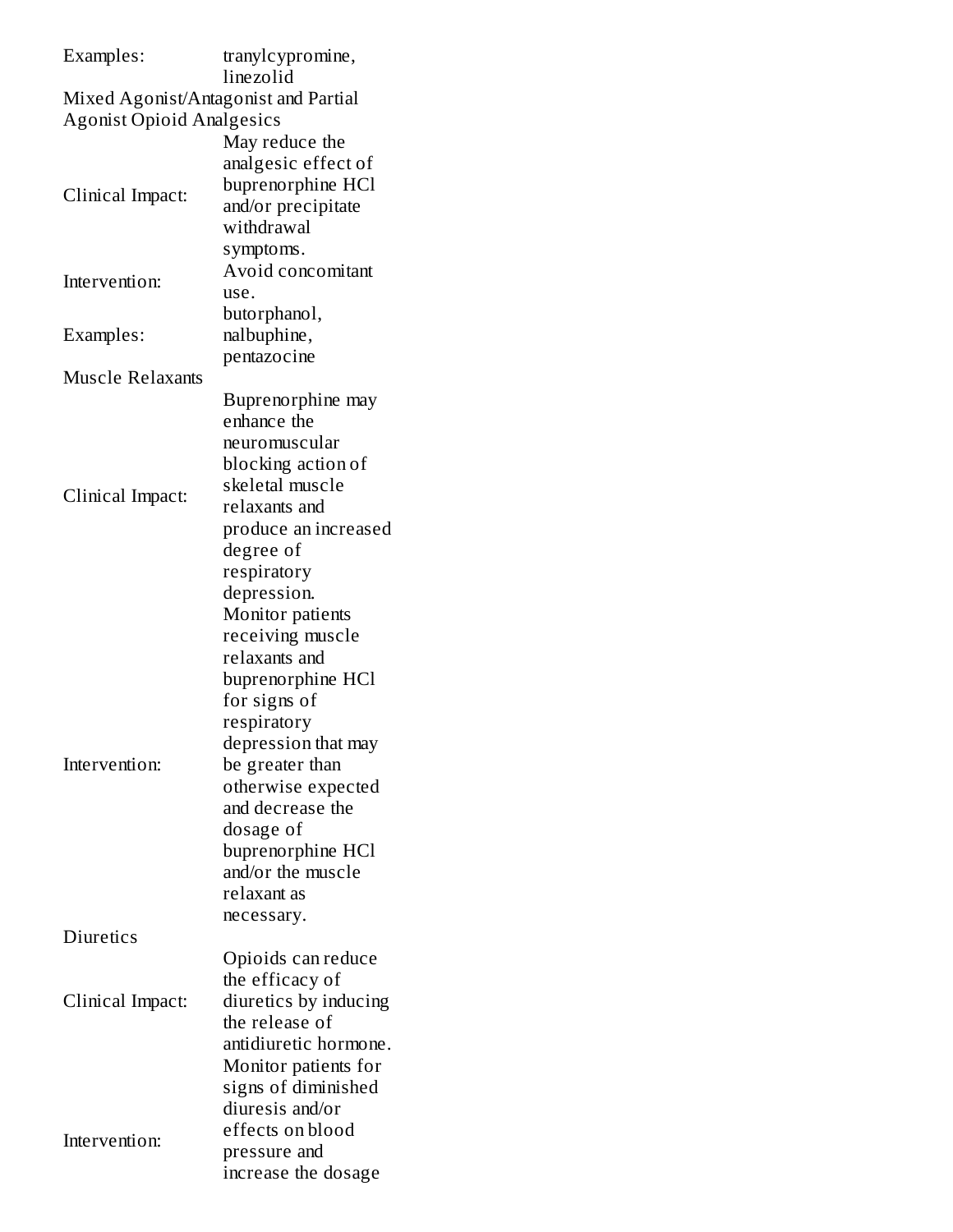|                                     | of the diuretic as                      |  |  |  |
|-------------------------------------|-----------------------------------------|--|--|--|
|                                     | needed.                                 |  |  |  |
| Anticholinergic Drugs               |                                         |  |  |  |
| The concomitant use                 |                                         |  |  |  |
|                                     | of anticholinergic                      |  |  |  |
|                                     |                                         |  |  |  |
|                                     | drugs may increase                      |  |  |  |
|                                     | the risk of urinary                     |  |  |  |
| Clinical Impact:                    | retention and/or                        |  |  |  |
|                                     | severe constipation,                    |  |  |  |
|                                     | which may lead to                       |  |  |  |
|                                     |                                         |  |  |  |
|                                     | paralytic ileus.                        |  |  |  |
|                                     | Monitor patients for                    |  |  |  |
|                                     | signs of urinary                        |  |  |  |
|                                     | retention or reduced                    |  |  |  |
|                                     | gastric motility when                   |  |  |  |
| Intervention:                       | buprenorphine HCl                       |  |  |  |
|                                     | is used                                 |  |  |  |
|                                     |                                         |  |  |  |
|                                     | concomitantly with                      |  |  |  |
|                                     | anticholinergic                         |  |  |  |
|                                     | drugs.                                  |  |  |  |
| Antiretrovirals: Nucleoside Reverse |                                         |  |  |  |
| Transcriptase Inhibitors (NRTIs)    |                                         |  |  |  |
|                                     | Nucleoside reverse                      |  |  |  |
|                                     |                                         |  |  |  |
|                                     | transcriptase                           |  |  |  |
|                                     | inhibitors (NRTIs)                      |  |  |  |
|                                     | do not appear to                        |  |  |  |
|                                     | induce or inhibit the                   |  |  |  |
| Clinical Impact:                    | P450 enzyme                             |  |  |  |
|                                     | pathway, thus no                        |  |  |  |
|                                     | interactions with                       |  |  |  |
|                                     |                                         |  |  |  |
|                                     | buprenorphine are                       |  |  |  |
|                                     | expected.                               |  |  |  |
| Intervention:                       | None                                    |  |  |  |
|                                     | Antiretrovirals: Non-nucleoside Reverse |  |  |  |
| Transcriptase Inhibitors (NNRTIs)   |                                         |  |  |  |
|                                     | Non-nucleoside                          |  |  |  |
|                                     | reverse transcriptase                   |  |  |  |
|                                     |                                         |  |  |  |
|                                     | inhibitors (NNRTIs)                     |  |  |  |
|                                     | are metabolized                         |  |  |  |
|                                     | principally by                          |  |  |  |
|                                     | CYP3A4. Efavirenz,                      |  |  |  |
|                                     | nevirapine, and                         |  |  |  |
|                                     | etravirine are known                    |  |  |  |
|                                     | CYP3A inducers,                         |  |  |  |
|                                     |                                         |  |  |  |
|                                     | whereas delaviridine                    |  |  |  |
|                                     | is a CYP3A                              |  |  |  |
|                                     | inhibitor. Significant                  |  |  |  |
|                                     | pharmacokinetic                         |  |  |  |
| Clinical Impact:                    | interactions between                    |  |  |  |
|                                     | NNRTIs (e.g.,                           |  |  |  |
|                                     | efavirenz and                           |  |  |  |
|                                     |                                         |  |  |  |
|                                     | delavirdine) and                        |  |  |  |
|                                     | buprenorphine have                      |  |  |  |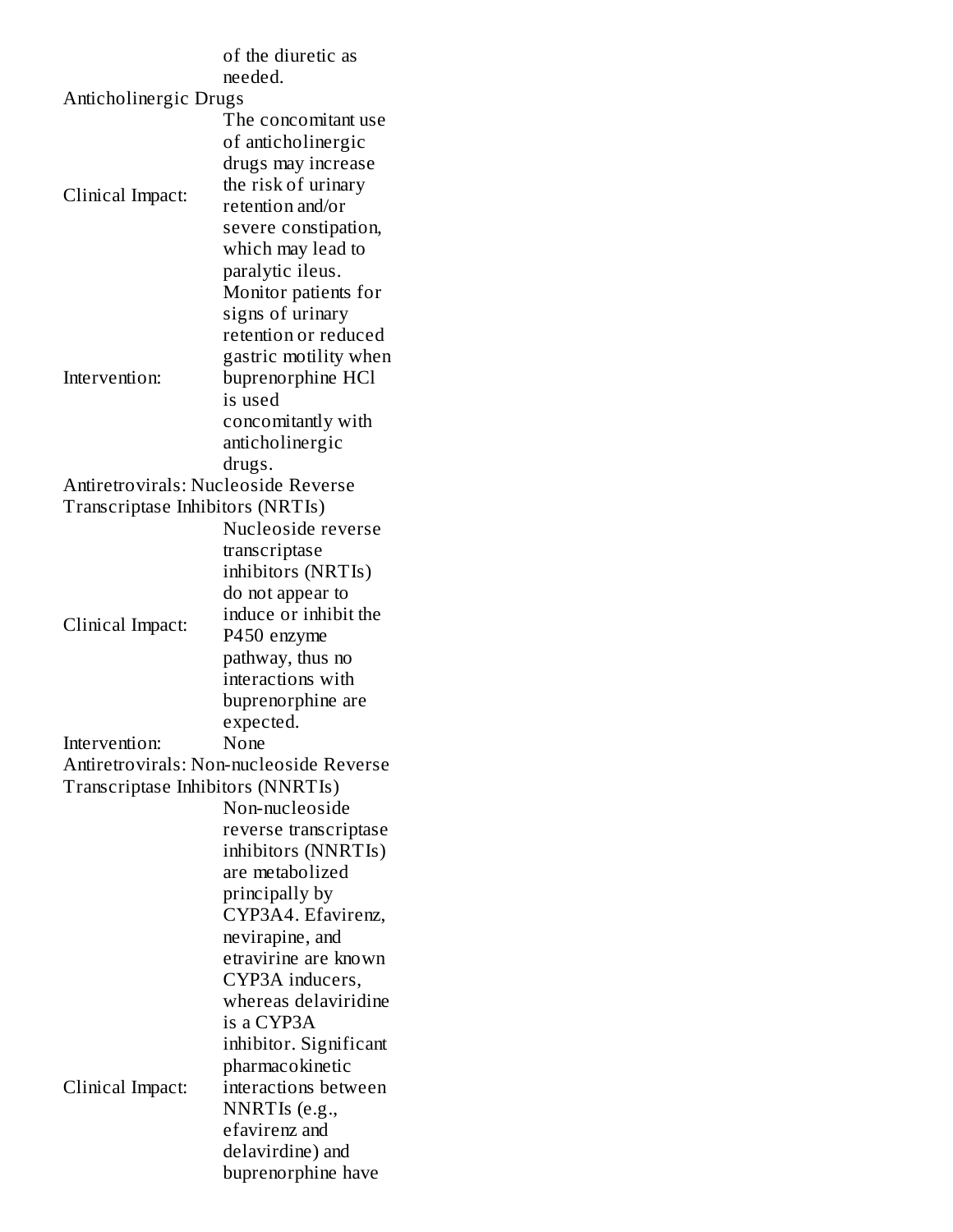|                  | been shown in                              |
|------------------|--------------------------------------------|
|                  | clinical studies, but                      |
|                  | these                                      |
|                  | pharmacokinetic                            |
|                  | interactions did not                       |
|                  | result in any                              |
|                  | significant                                |
|                  | pharmacodynamic                            |
|                  | effects.                                   |
|                  | Patients who are on                        |
|                  | chronic                                    |
|                  | buprenorphine HCl                          |
|                  | treatment should                           |
| Intervention:    | have their dose                            |
|                  | monitored if                               |
|                  | <b>NNRTIs</b> are added                    |
|                  |                                            |
|                  | to their treatment                         |
|                  | regimen.                                   |
|                  | efavirenz,                                 |
| Examples:        | nevirapine,                                |
|                  | etravirine,                                |
|                  | delavirdine                                |
|                  | Antiretrovirals: Protease Inhibitors (PIs) |
|                  | Studies have shown                         |
|                  | some antiretroviral                        |
|                  | protease inhibitors                        |
|                  | (PIs) with CYP3A4                          |
|                  | inhibitory activity                        |
|                  | (nelfinavir,                               |
|                  | lopinavir/ritonavir,                       |
|                  | ritonavir) have little<br>effect on        |
|                  |                                            |
|                  | buprenorphine                              |
|                  | pharmacokinetic and                        |
|                  | no significant                             |
|                  | pharmacodynamic<br>effects. Other PIs      |
|                  | with CYP3A4                                |
|                  |                                            |
|                  | inhibitory activity                        |
| Clinical Impact: | (atazanavir and                            |
|                  | atazanavir/ritonavir)                      |
|                  | resulted in elevated<br>levels of          |
|                  |                                            |
|                  | buprenorphine and                          |
|                  | norbuprenorphine,                          |
|                  | and patients in one                        |
|                  | study reported                             |
|                  | increased sedation.                        |
|                  | Symptoms of opioid                         |
|                  | excess have been                           |
|                  | found in post-                             |
|                  | marketing reports of                       |
|                  | patients receiving                         |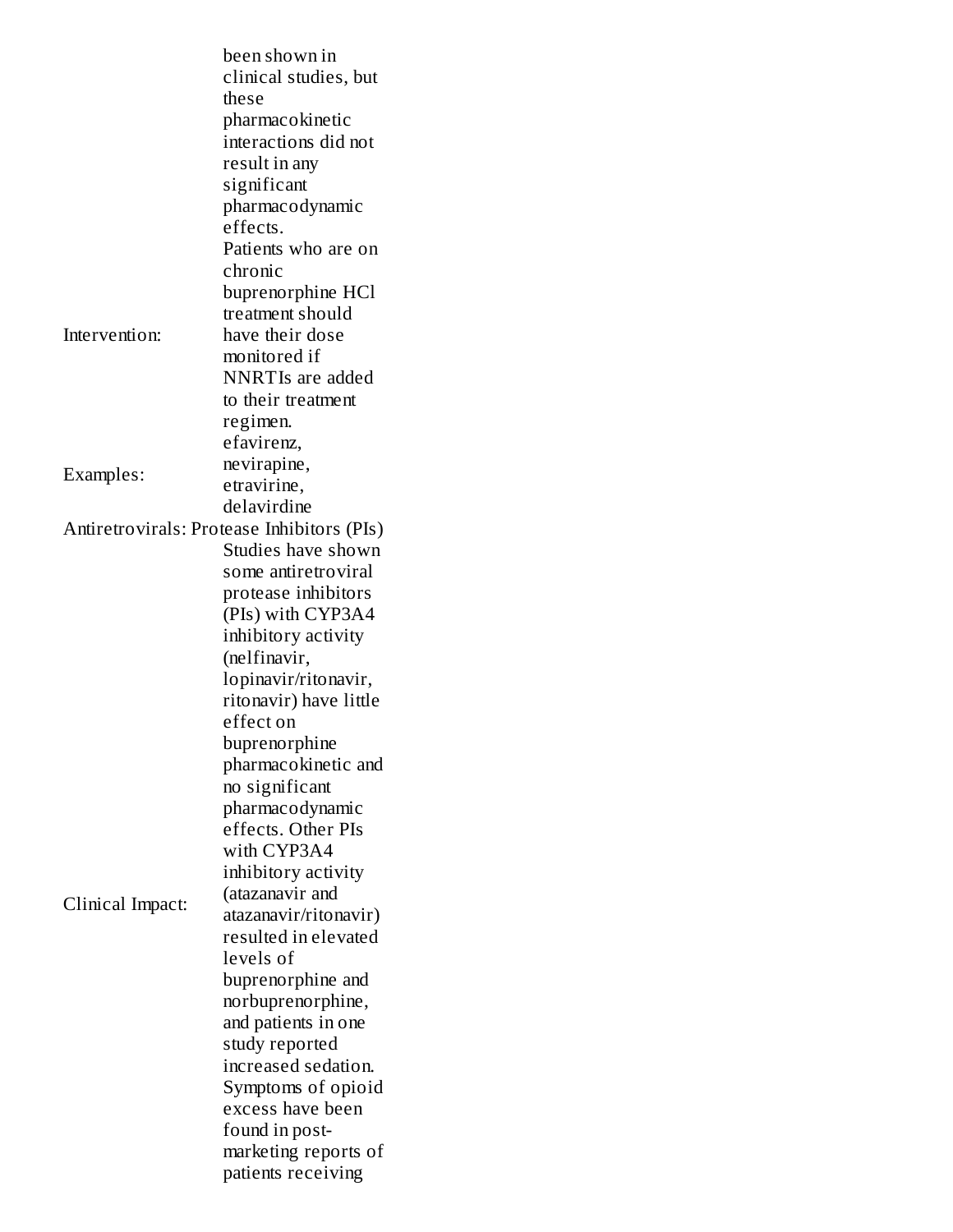|               | buprenorphine and         |
|---------------|---------------------------|
|               | atazanavir with and       |
|               | without ritonavir         |
|               | concomitantly.            |
|               | Monitor patients          |
|               | taking buprenorphine      |
|               | <b>HCl</b> and atazanavir |
|               | with and without          |
| Intervention: | ritonavir, and dose       |
|               | reduction of              |
|               | buprenorphine HCl         |
|               | may be warranted.         |
| Examples:     | atazanavir, ritonavir     |

### **Carcinogenesis, Mutagenesis, and Impairment of Fertility**

#### **Carcinogenesis**

Carcinogenicity studies were conducted in Sprague-Dawley rats and CD-1 mice. Buprenorphine was administered in the diet at doses of 0.6, 5.5, and 56 mg/kg/day for 27 months in rats. These doses were approximately equivalent to 5.7, 52 and 534 times the recommended human dose (1.2 mg) on a mg/m<sup>2</sup> body surface area basis. Statistically significant dose-related increases in testicular interstitial (Leydig's) cell tumors occurred, according to the trend test adjusted for survival. Pairwise comparison of the high dose against control failed to show statistical significance. In the mouse study, buprenorphine was administered in the diet at doses of 8, 50, and 100 mg/kg/day for 86 weeks.

The high dose was approximately equivalent to 477 times the recommended human dose (1.2 mg) on a  $mg/m<sup>2</sup>$  basis. Buprenorphine was not carcinogenic in mice.

#### **Mutagenesis**

Buprenorphine was studied in a series of tests. Results were negative in Chinese hamster bone marrow and spermatogonia cells, and negative in mouse lymphoma L5178Y assay. Results were equivocal in the Ames test: negative in studies in two laboratories, but positive in frame shift mutation at high dose (5 mg/plate) in a third study.

### **Impairment of Fertility**

Reproduction studies of buprenorphine in rats demonstrated no evidence of impaired fertility at daily oral doses up to 80 mg/kg (approximately 763 times the recommended human daily dose of 1.2 mg on a  $mg/m<sup>2</sup>$  basis) or up to 5 mg/kg I.M. or S.C. (approximately 48 times the recommended human daily dose of 1.2 mg on a mg/m<sup>2</sup> basis).

### **Pregnancy**

### **Risk Summary**

Prolonged use of opioid analgesics during pregnancy may cause neonatal opioid withdrawal syndrome *[see WARNINGS: Neonatal Opioid Withdrawal Syndrome ]*. Available data with buprenorphine HCl in pregnant women are insufficient to inform a drug-associated risk for major birth defects and miscarriage.

Reproductive and developmental studies in rats and rabbits identified adverse events at approximately 2 times the maximum recommended human dose (MRHD) of 1.8 mg/day of buprenorphine HCl. Embryofetal death was observed in both rats and rabbits administered buprenorphine during the period of organogenesis at doses approximately 54 and 2.2 times, respectively, the MRHD of 1.8 mg/day of buprenorphine. Pre- and postnatal development studies in rats demonstrated increased neonatal deaths at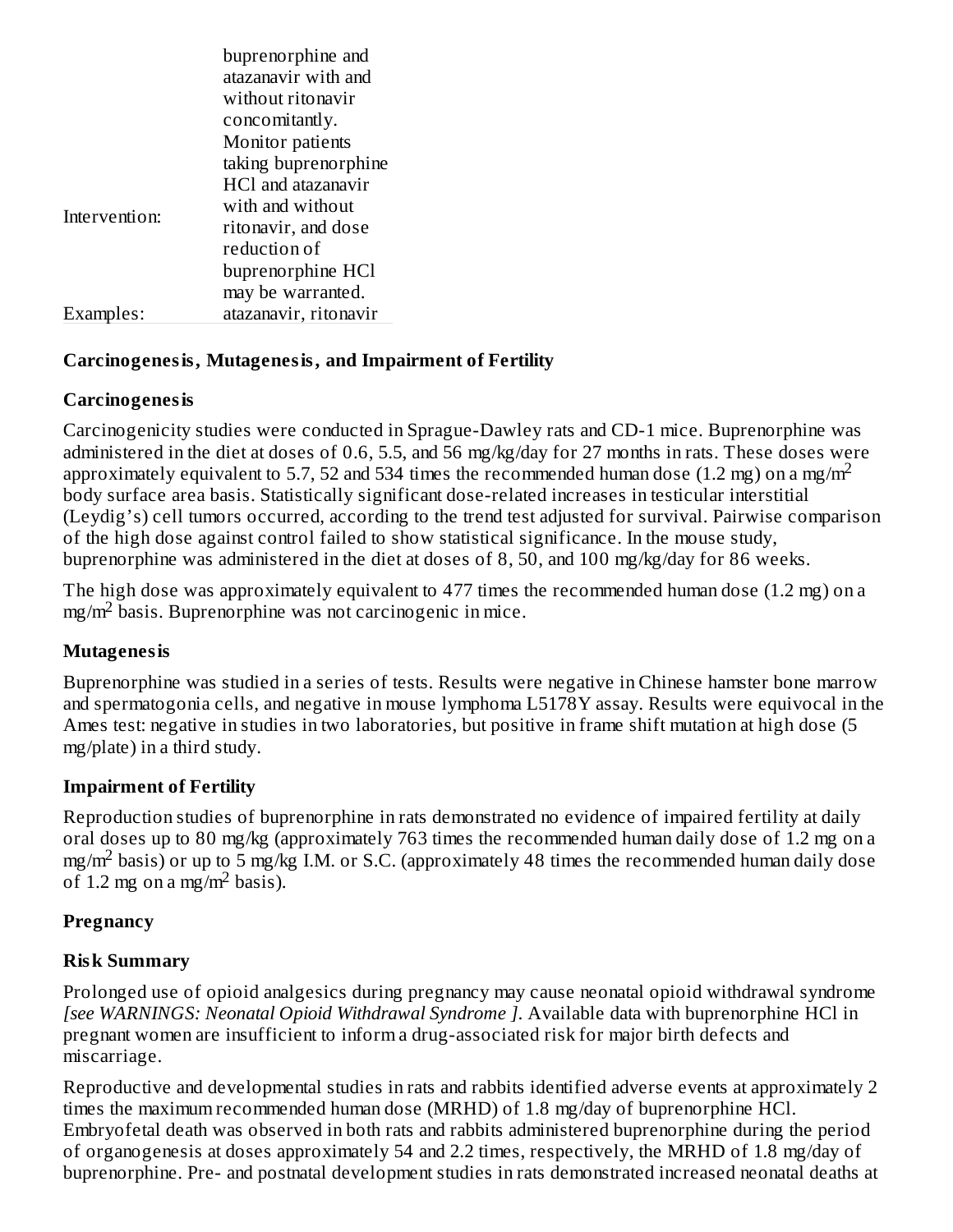2.7 times and above and dystocia at approximately 27 times the MRHD of 1.8 mg/day of buprenorphine. No clear teratogenic effects were seen when buprenorphine was administered during organogenesis with a range of doses 5 times or greater than the MRHD of 1.8 mg/day of buprenorphine. However, increases in skeletal abnormalities were noted in rats and rabbits administered buprenorphine daily during organogenesis at doses approximately 5.4 and 10.8 times the MRHD of 1.8 mg/day of buprenorphine, respectively. In a few studies, some events such as acephalus and omphalocele were also observed but these findings were not clearly treatment-related *[see Data ]*. Based on animal data, advise pregnant women of the potential risk to a fetus.

The estimated background risk of major birth defects and miscarriage for the indicated population is unknown. All pregnancies have a background risk of birth defect, loss, or other adverse outcomes. In the U.S. general population, the estimated background risk of major birth defects and miscarriage in clinically recognized pregnancies is 2 to 4% and 15 to 20%, respectively.

## **Clinical Considerations**

### *Fetal/neonatal adverse reactions*

Neonatal opioid withdrawal syndrome may occur in newborn infants of mothers who are receiving treatment with buprenorphine HCl.

Neonatal opioid withdrawal syndrome presents as irritability, hyperactivity and abnormal sleep pattern, high pitched cry, tremor, vomiting, diarrhea, and/or failure to gain weight. Signs of neonatal withdrawal usually occur in the first days after birth. The duration and severity of neonatal opioid withdrawal syndrome may vary. Observe newborns for signs of neonatal opioid withdrawal syndrome and manage accordingly *[see WARNINGS: Neonatal Opioid Withdrawal Syndrome ].*

## *Labor and Delivery*

The safety of buprenorphine HCl given during labor and delivery has not been established. As with all

opioids, use of buprenorphine prior to delivery may result in respiratory depression in the newborn.

Closely monitor neonates for signs of respiratory depression. An opioid antagonist such as naloxone should be available for reversal of opioid induced respiratory depression in the neonate.

## **Data**

## *Human Data*

Studies have been conducted to evaluate neonatal outcomes in women exposed to buprenorphine during pregnancy. Limited published data on malformations from trials, observational studies, case series, and case reports on buprenorphine use in pregnancy have not shown an increased risk of major malformations. Based on these studies the incidence of neonatal abstinence syndrome is not clear and there does not appear to be a dose-response relationship.

## *Animal Data*

The exposure margins listed below are based on body surface area comparisons (mg/m<sup>2</sup>) to MRHD of 1.8 mg buprenorphine via buprenorphine HCl injection.

Following oral administration to rats no teratogenic effects were observed at buprenorphine doses up to 250 mg/kg/day (estimated exposure approximately 1351 times the MRHD of 1.8 mg) in the presence of maternal toxicity (mortality). Following oral administration to rabbits, no teratogenic effects were observed at buprenorphine doses up to 40 mg/kg/day (estimated exposure approximately 432 times the MRHD of 1.8 mg) in the absence of clear maternal toxicity.

No definitive drug-related teratogenic effects were observed in rats and rabbits at IM doses up to 30 mg/kg/day (estimated exposure approximately 161 times and 324 times, respectively, the MRHD of 1.8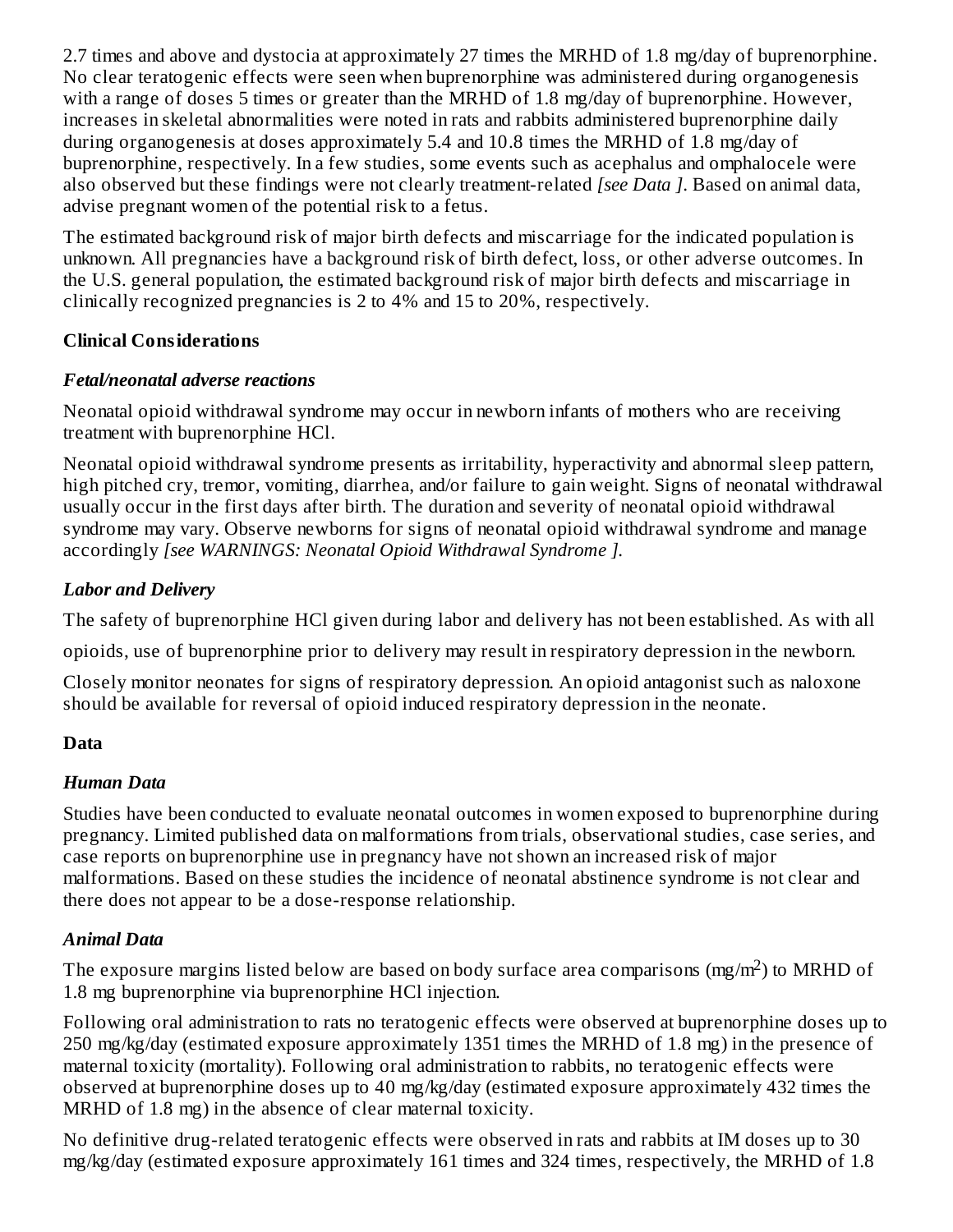mg). Maternal toxicity resulting in mortality was noted in these studies in both rats and rabbits.

Acephalus was observed in one rabbit fetus from the low-dose group and omphalocele was observed in two rabbit fetuses from the same litter in the mid-dose group; no findings were observed in fetuses from the high-dose group. Maternal toxicity was seen in the high-dose group but not at the lower doses where the findings were observed. Following oral administration of buprenorphine to rats, dose-related post-implantation losses, evidenced by increases in the numbers of early resorptions with consequent reductions in the numbers of fetuses, were observed at doses of 10 mg/kg/day or greater (estimated exposure approximately 54 times the MRHD of 1.8 mg).

In the rabbit, increased post-implantation losses occurred at an oral dose of 40 mg/kg/day. Following IM administration in the rat and the rabbit, post-implantation losses, as evidenced by decreases in live fetuses and increases in resorptions, occurred at 30 mg/kg/day.

Buprenorphine was not teratogenic in rats or rabbits after IM or subcutaneous (SC) doses up to 5 mg/kg/day (estimated exposure was approximately 27 and 54 times, respectively, the MRHD of 1.8 mg), after IV doses up to 0.8 mg/kg/day (estimated exposure was approximately 4.3 and 8.7 times, respectively, the MRHD of 1.8 mg), or after oral doses up to 160 mg/kg/day in rats (estimated exposure was approximately 865 times the MRHD of 1.8 mg) and 25 mg/kg/day in rabbits (estimated exposure was approximately 270 times the MRHD of 1.8 mg). Significant increases in skeletal abnormalities (e.g., extra thoracic vertebra or thoraco-lumbar ribs) were noted in rats after SC administration of 1 mg/kg/day and up (estimated exposure was approximately 5.4 times the MRHD of 1.8 mg), but were not observed at oral doses up to 160 mg/kg/day.

Increases in skeletal abnormalities in rabbits after IM administration of 5 mg/kg/day (estimated exposure was approximately 54 times the MRHD of 1.8 mg) in the absence of maternal toxicity or oral administration of 1 mg/kg/day or greater (estimated exposure was approximately 10.8 times the MRHD of 1.8 mg) were not statistically significant.

In rabbits, buprenorphine produced statistically significant pre-implantation losses at oral doses of 1 mg/kg/day or greater and post-implantation losses that were statistically significant at IV doses of 0.2 mg/kg/day or greater (estimated exposure approximately 2.2 times the MRHD of 1.8 mg). No maternal toxicity was noted at doses causing post-implantation loss in this study.

Dystocia was noted in pregnant rats treated intramuscularly with buprenorphine from Gestation Day 14 through Lactation Day 21 at 5 mg/kg/day (approximately 27 times the MRHD of 1.8 mg).

Fertility, pre-, and post-natal development studies with buprenorphine in rats indicated increases in neonatal mortality after oral doses of 0.8 mg/kg/day and up (approximately 4.3 times the MRHD of 1.8 mg), after IM doses of 0.5 mg/kg/day and up (approximately 2.7 times the MRHD of 1.8 mg), and after SC doses of 0.1 mg/kg/day and up (approximately 0.5 times the MRHD of 1.8 mg). An apparent lack of milk production during these studies likely contributed to the decreased pup viability and lactation indices. Delays in the occurrence of righting reflex and startle response were noted in rat pups at an oral dose of 80 mg/kg/day (approximately 432 times the MRHD of 1.8 mg).

# **Lactation**

An apparent lack of milk production during general reproduction studies with buprenorphine in rats caused decreased viability and lactation indices. Use of high doses of sublingual buprenorphine in pregnant women showed that buprenorphine passes into the mother's milk. Breast-feeding is therefore not advised in nursing mothers treated with buprenorphine HCl.

## **Females and Males of Reproductive Potential**

# **Infertility**

Chronic use of opioids may cause reduced fertility in females and males of reproductive potential. It is not known whether these effects on fertility are reversible *[see ADVERSE REACTIONS ].*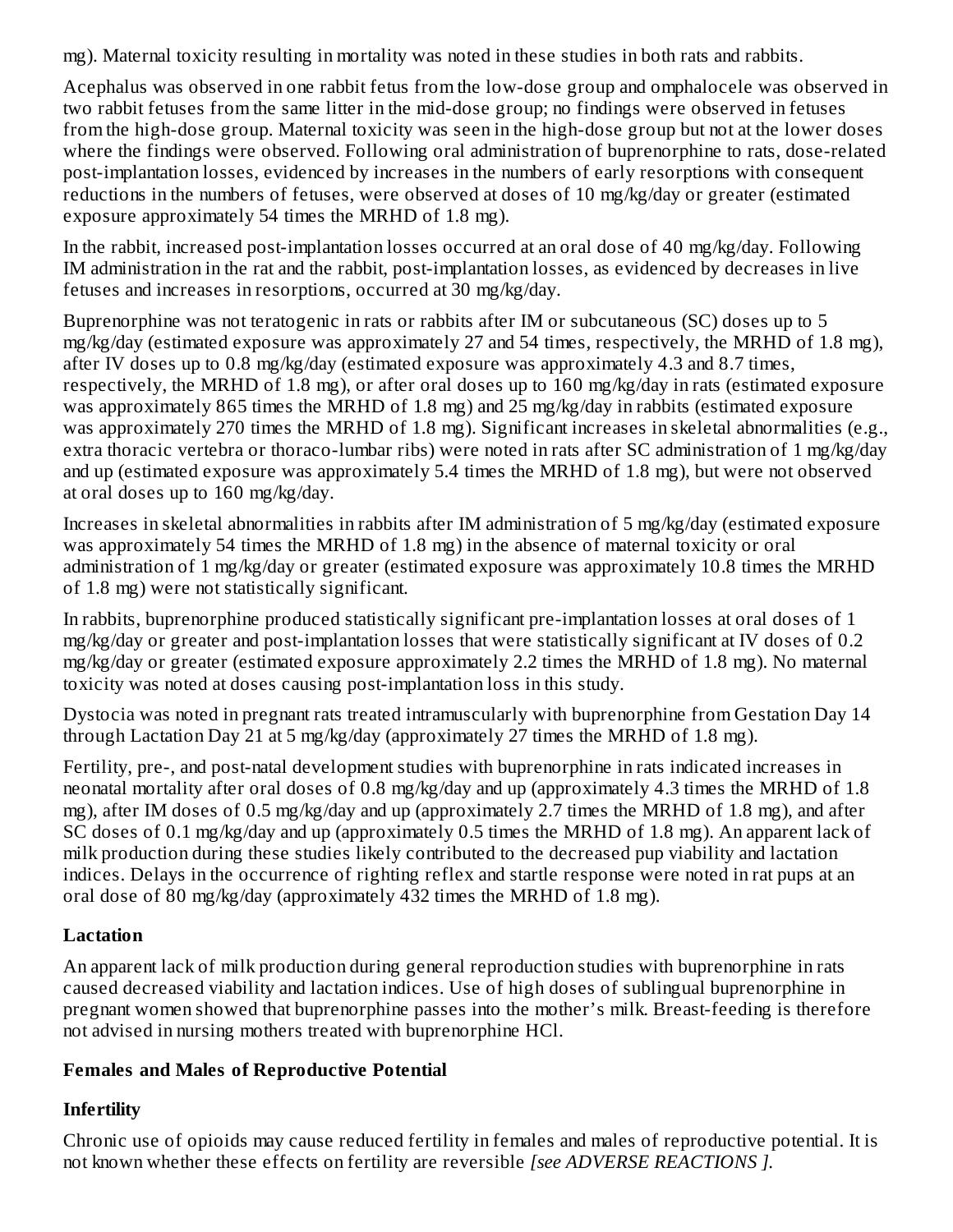### **Pediatric Us e**

The safety and effectiveness of buprenorphine HCl have been established for children between 2 and 12 years of age. Use of buprenorphine HCl in children is supported by evidence from adequate and well-controlled trials of buprenorphine HCl in adults, with additional data from studies of 960 children ranging in age from 9 months to 18 years of age. Data is available from a pharmacokinetic study, several controlled clinical trials, and several large post-marketing studies and case series. The available information provides reasonable evidence that buprenorphine HCl may be used safely in children ranging from 2 to 12 years of age, and that it is of similar effectiveness in children as in adults.

### **Geriatric Us e**

Elderly patients (aged 65 years or older) may have increased sensitivity to buprenorphine. In general, use caution when selecting a dosage for an elderly patient, usually starting at the low end of the dosing range, reflecting the greater frequency of decreased hepatic, renal, or cardiac function and of concomitant disease or other drug therapy.

Respiratory depression is the chief risk for elderly patients treated with opioids, and has occurred after large initial doses were administered to patients who were not opioid-tolerant or when opioids were co-administered with other agents that depress respiration. Titrate the dosage of buprenorphine HCl slowly in geriatric patients and monitor closely for signs of respiratory depression *[see WARNINGS , PRECAUTIONS].*

Buprenorphine is known to be substantially excreted by the kidney, and the risk of adverse reactions to this drug may be greater in patients with impaired renal function. Because elderly patients are more likely to have decreased renal function, care should be taken in dose selection, and it may be useful to monitor renal function.

### **ADVERSE REACTIONS**

The most frequent side effect in clinical studies involving 1,133 patients was sedation which occurred in approximately two-thirds of the patients. Although sedated, these patients could easily be aroused to an alert state.

Other less frequent adverse reactions occurring in 5 to 10 % of the patients were:

Nausea Dizziness/Vertigo

Occurring in 1 to 5% of the patients:

Sweating Headache

Hypotension Nausea/Vomiting

Vomiting Hypoventilation

Miosis

The following adverse reactions were reported to have occurred in less than 1% of the patients:

*CNS Effect:* confusion, blurred vision, euphoria, weakness/fatigue, dry mouth, nervousness, depression, slurred speech, paresthesia.

*Cardiovascular:*hypertension, tachycardia, bradycardia.

*Gastrointestinal:*constipation.

*Respiratory:* dyspnea, cyanosis.

*Dermatological:*pruritus.

*Ophthalmological:*diplopia, visual abnormalities.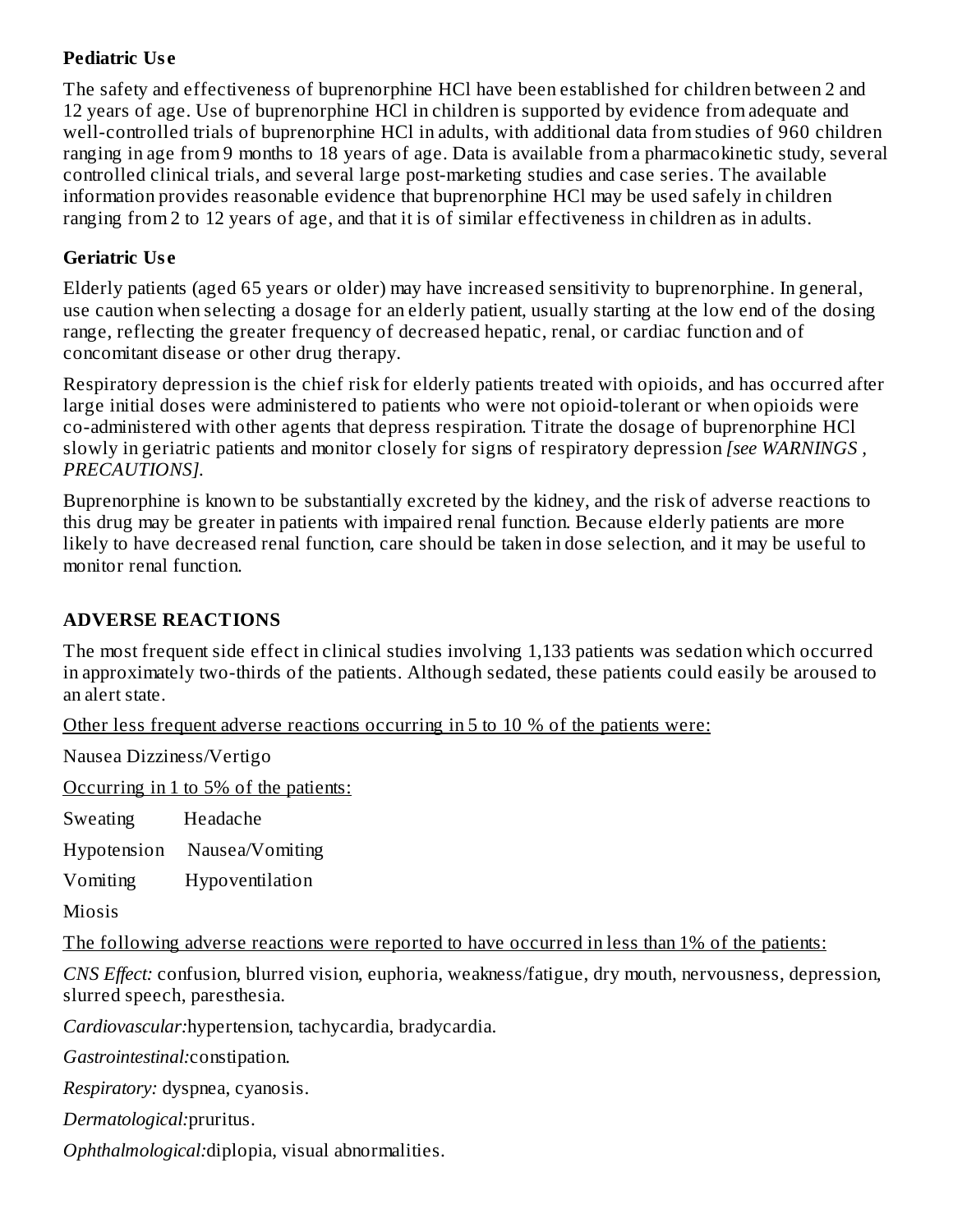*Miscellaneous:* injection site reaction, urinary retention, dreaming, flushing/warmth, chills/cold, tinnitus, conjunctivitis, Wenckebach block, and psychosis.

Other effects observed infrequently include malaise, hallucinations, depersonalization, coma, dyspepsia, flatulence, apnea, rash, amblyopia, tremor, and pallor.

The following reactions have been reported to occur rarely: loss of appetite, dysphoria/agitation, diarrhea, urticaria, and convulsions/lack of muscle coordination.

*Allergic Reactions:*Cases of acute and chronic hypersensitivity to buprenorphine have been reported both in clinical trials and in the postmarketing experience of buprenorphine HCl injection and other buprenorphine-containing products. The most common signs and symptoms include rashes, hives, and pruritus. Cases of bronchospasm, angioneurotic edema, and anaphylactic shock have been reported. A history of hypersensitivity to buprenorphine is a contraindication to buprenorphine HCl injection.

In the United Kingdom, buprenorphine HCl was made available under monitored release regulation during the first year of sale, and yielded data from 1,736 physicians on 9,123 patients (17,120 administrations). Data on 240 children under the age of 18 years were included in this monitored release program. No important new adverse effects attributable to buprenorphine HCl were observed.

### **Postmarketing Experience**

Serotonin syndrome: Cases of serotonin syndrome, a potentially life-threatening condition, have been reported during concomitant use of opioids with serotonergic drugs.

Adrenal insufficiency: Cases of adrenal insufficiency have been reported with opioid use, more often following greater than one month of use.

Androgen deficiency: Cases of androgen deficiency have occurred with chronic use of opioids *[see CLINICAL PHARMACOLOGY: Pharmacodynamics ]*.

## **DRUG ABUSE AND DEPENDENCE**

## **Controlled Substance**

Buprenorphine HCl Injection contains buprenorphine, a Schedule III controlled substance.

## **Abus e**

Buprenorphine HCl Injection contains buprenorphine, a Schedule III controlled substance with an abuse potential similar to other Schedule III opioids. Buprenorphine HCl can be abused and is subject to misuse, addiction and criminal diversion *[see BOXED WARNING , WARNINGS , PRECAUTIONS ].*

All patients treated with opioids require careful monitoring for signs of abuse and addiction, because use of opioid analgesic products carries the risk of addiction even under appropriate medical use.

Prescription drug abuse is the intentional, non-therapeutic use of prescription drug, even once, for its rewarding psychological or physiological effects.

Drug addiction is a cluster of behavioral, cognitive, and physiological phenomena that develop after repeated substance use and includes: a strong desire to take the drug, difficulties controlling its use, persisting in its use despite harmful consequences, a higher priority given to drug use than to other activities and obligations, increased tolerance, and sometimes physical withdrawal.

"Drug seeking" behavior is very common in persons with substance use disorders. Drug-seeking tactics include emergency calls or visits near the end of the office hours, refusal to undergo appropriate examination, testing, or referral, repeated "loss" of prescriptions, tampering with prescriptions and reluctance to provide prior medical records or contact information for other treating health care providers. "Doctor shopping" (visiting multiple prescribers to obtain additional prescriptions) is common among drug abusers and people suffering from untreated addictions. Preoccupation with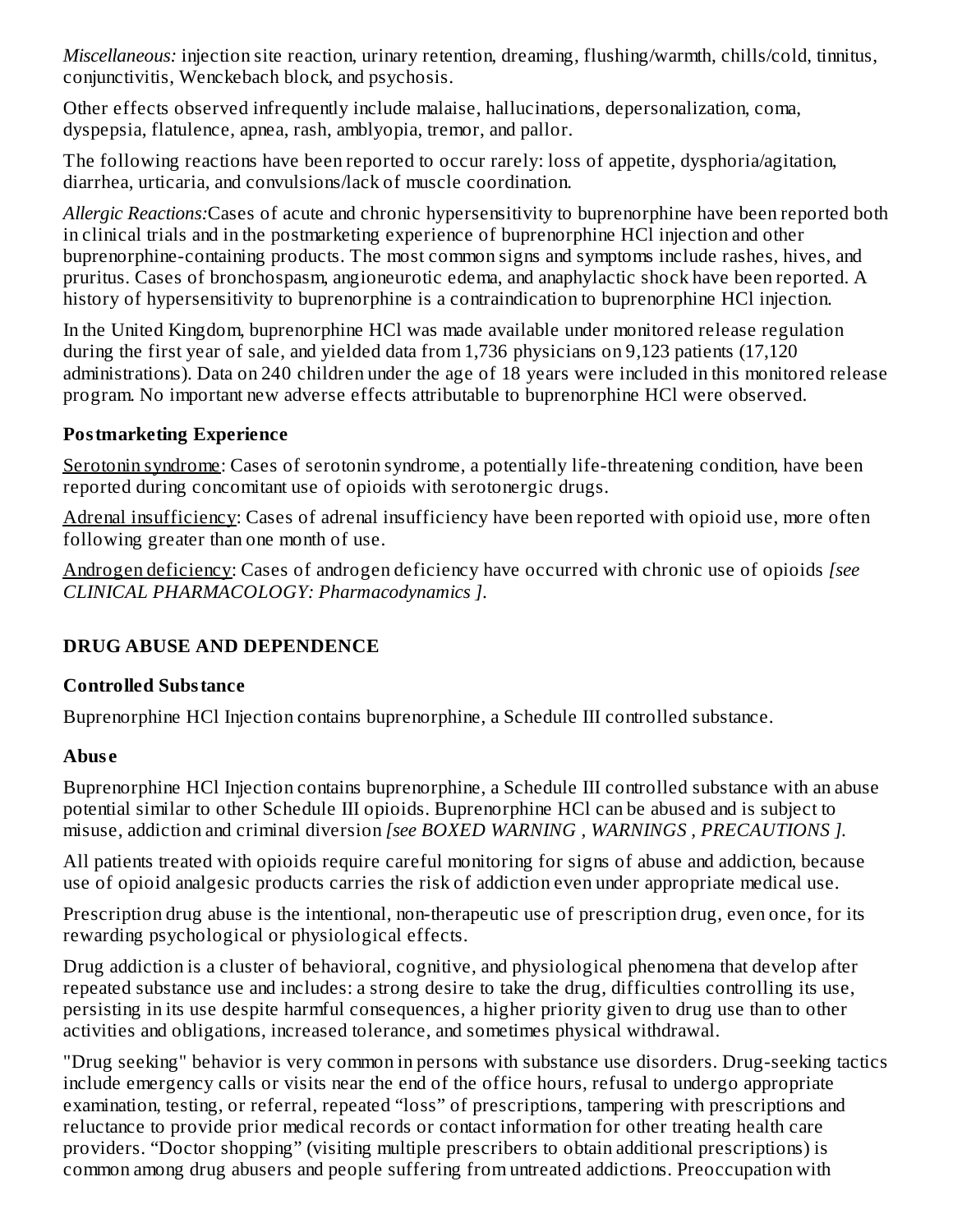achieving adequate pain relief can be appropriate behavior in a patient with poor pain control.

Abuse and addiction are separate and distinct from physical dependence and tolerance. Health care providers should be aware that addiction may not be accompanied by concurrent tolerance and symptoms of physical dependence in all addicts. In addition, abuse of opioids can occur in the absence of true addiction.

Buprenorphine HCl, like other opioids, can be diverted for non-medical use into illicit channels of distribution. Careful record-keeping of prescribing information, including quantity and frequency, as required by state and federal law, is strongly advised.

Proper assessment of the patient, proper prescribing practices, periodic re-evaluation of therapy, and proper dispensing and storage are appropriate measures that help to limit abuse of opioid drugs.

## **Risks Specific to Abus e of Buprenorphine HCl**

Abuse of buprenorphine HCl poses a risk of overdose and death. The risk is increased with concurrent abuse of buprenorphine HCl with alcohol and other central nervous system depressants.

Parenteral drug abuse is commonly associated with transmission of infectious diseases such as hepatitis and HIV.

## **Dependence**

Both tolerance and physical dependence can develop during chronic therapy. Tolerance is the need for increasing doses of opioids to maintain a defined effect such as analgesia (in the absence of disease progression or other external factors). Tolerance may occur to both the desired and undesired effects of drugs, and may develop at different rates for different effects.

Physical dependence results in withdrawal symptoms after abrupt discontinuation or a significant dosage reduction of a drug. Withdrawal also may be precipitated through the administration of drugs with opioid antagonist activity (e.g., naloxone, nalmefene), mixed agonist/antagonist analgesics (e.g., pentazocine, butorphanol, nalbuphine), or partial agonists (e.g., buprenorphine). Physical dependence may not occur to a clinically significant degree until after several days to weeks of continued opioid usage.

Buprenorphine HCl should not be abruptly discontinued *[see DOSAGE AND ADMINISTRATION ].* If buprenorphine HCl is abruptly discontinued in a physically-dependent patient, an abstinence a withdrawal syndrome may occur. Some or all of the following can characterize this syndrome: restlessness, lacrimation, rhinorrhea, yawning, perspiration, chills, myalgia, and mydriasis. Other signs and symptoms also may develop, including: irritability, anxiety, backache, joint pain, weakness, abdominal cramps, insomnia, nausea, anorexia, vomiting, diarrhea, or increased blood pressure, respiratory rate, or heart rate.

Neonatal opioid withdrawal syndrome (NOWS) is an expected and treatable outcome of prolonged use of opioids during pregnancy *[see BOXED WARNING , WARNINGS: Neonatal Opioid Withdrawal Syndrome , PRECAUTIONS: Pregnancy ].*

## **OVERDOSAGE**

## **Clinical Pres entation**

Acute overdose with buprenorphine HCl can be manifested by respiratory depression, somnolence progressing to stupor or coma, skeletal muscle flaccidity, cold and clammy skin, constricted pupils, and, in some cases, pulmonary edema, bradycardia, hypotension, partial or complete airway obstruction, atypical snoring, and death. Marked mydriasis rather than miosis may be seen with hypoxia in overdose situations.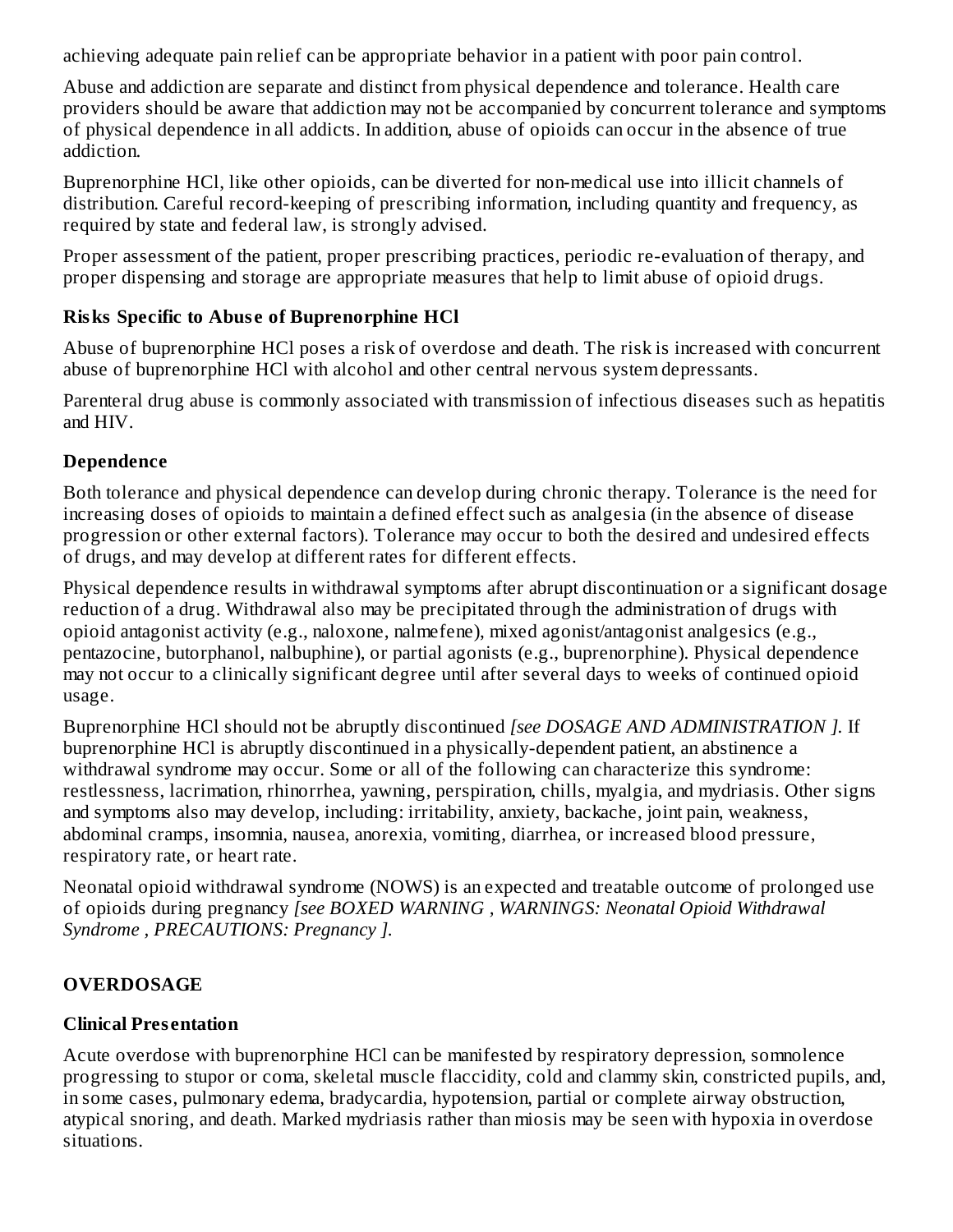## **Treatment of Overdos e**

In the case of overdose, priorities are the reestablishment of a patent and protected airway and institution of assisted or controlled ventilation, if needed. Employ other supportive measures (including oxygen and vasopressors) in the management of circulatory shock and pulmonary edema as indicated.

Cardiac arrest or arrhythmias will require advanced life-support techniques.

The opioid antagonists, naloxone or nalmefene, are specific antidotes to respiratory depression resulting from opioid overdose. For clinically significant respiratory or circulatory depression secondary to buprenorphine overdose, administer an opioid antagonist. Opioid antagonists should not be administered in the absence of clinically significant respiratory or circulatory depression secondary to buprenorphine overdose.

The healthcare provider must remember that buprenorphine is a long-acting depressant (36 to 48 hours), whereas the antagonists act for much shorter periods (one to three hours). Because the duration of opioid reversal is expected to be less than the duration of action of buprenorphine in buprenorphine HCl injection, carefully monitor the patient until spontaneous respiration is reliably reestablished. If the response to an opioid antagonist is suboptimal or only brief in nature, administer additional antagonist as directed by the product's prescribing information.

In an individual physically dependent on opioids, the administration of the usual dose of an opioid antagonist will precipitate an acute withdrawal syndrome. The severity of the withdrawal symptoms experienced will depend on the degree of physical dependence and the dose of the antagonist administered. If a decision is made to treat serious respiratory depression in the physically dependent patient, administration of the antagonist should be initiated with care and by titration with smaller than usual doses of the antagonist.

### **DOSAGE AND ADMINISTRATION**

Use the lowest effective dosage for the shortest duration consistent with individual patients treatment goals *[see WARNINGS ].*

Initiate the dosing regimen for each patient individually, taking into account the patient's severity of pain, patient response, prior analgesic treatment experience, and risk factors for addiction, abuse, and misuse *[see WARNINGS ].*

Monitor patients closely for respiratory depression, especially within the first 24 to 72 hours of initiating therapy and following dosage increases with buprenorphine HCl and adjust the dosage accordingly *[see WARNINGS ]*.

## **Dosing**

## **Adults and Pediatric Patients over 12 years of Age**

The initial starting dose is 1 mL buprenorphine HCl (0.3 mg buprenorphine) given by deep intramuscular or slow (over at least 2 minutes) intravenous injection at up to 6-hour intervals, as needed.

Repeat once (up to 0.3 mg) if required, 30 to 60 minutes after initial dosage, giving consideration to previous dose pharmacokinetics, and thereafter only as needed. In high-risk patients (e.g., elderly, debilitated, presence of respiratory disease, etc.) and/or in patients where other CNS depressants are present, such as in the immediate postoperative period, the dose should be limited to the minimum required.

Extra caution should be exercised with the intravenous route of administration, particularly with the initial dose. Occasionally, it may be necessary to administer single doses of up to 0.6 mg to adults depending on the severity of the pain and the response of the patient. This dose should only be given I.M. and only to adult patients who are not in a high-risk category *[see WARNINGS and PRECAUTIONS]*. At this time, there are insufficient data to recommend single doses greater than 0.6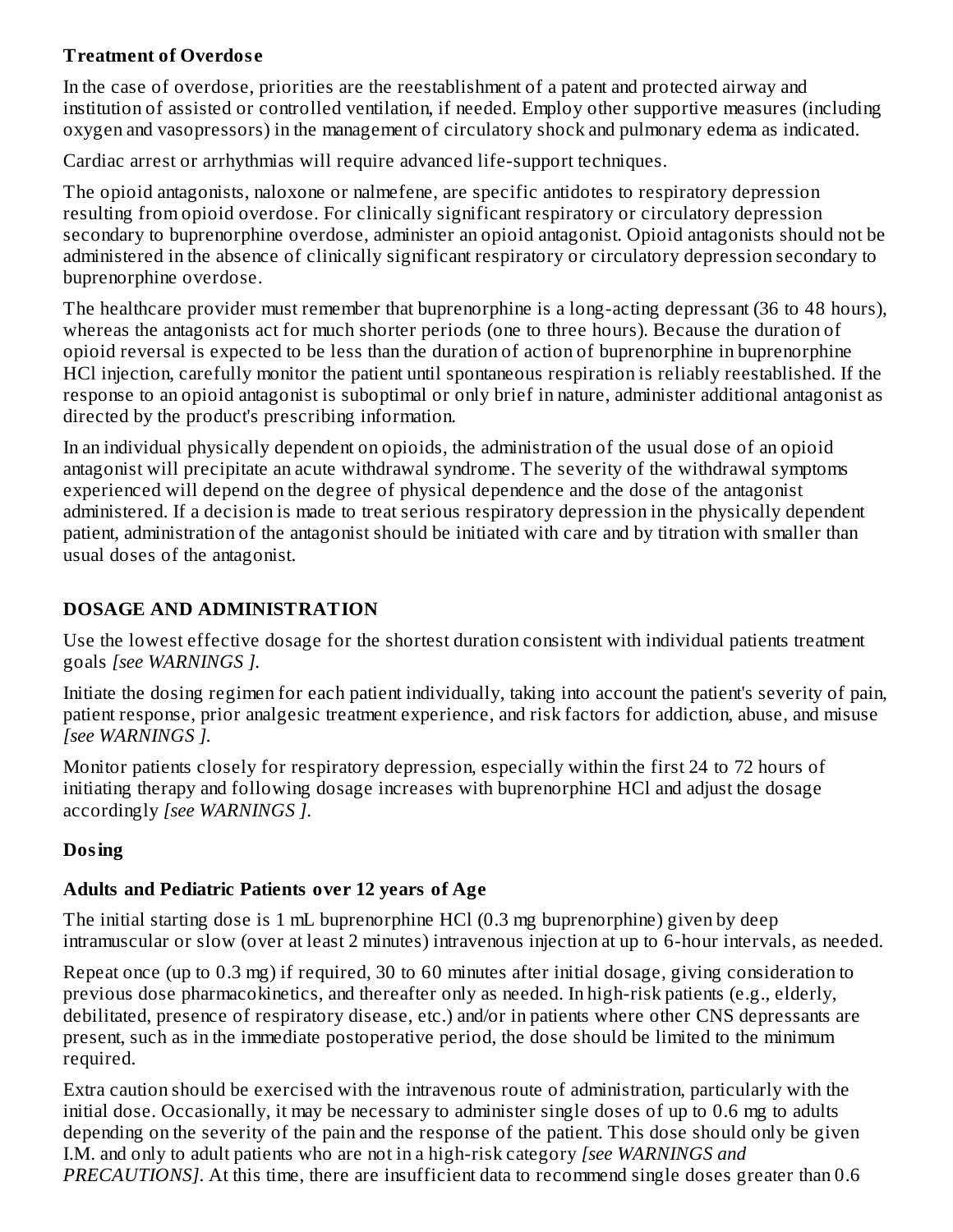mg for long-term use.

#### **Pediatric Patients**

Buprenorphine HCl has been used in pediatric patients 2 to 12 years of age at doses between 2 to 6 micrograms/kg of body weight given every 4 to 6 hours. There is insufficient experience to recommend a dose in infants below the age of two years, single doses greater than 6 micrograms/kg of body weight, or the use of a repeat or second dose at 30 to 60 minutes (such as is used in adults). Since there is some evidence that not all pediatric patients clear buprenorphine faster than adults, fixed interval or "round-the-clock" dosing should not be undertaken until the proper inter-dose interval has been established by clinical observation of the child. Healthcare providers should recognize that, as with adults, some pediatric patients may not need to be remedicated for 6 to 8 hours.

### **Safety and Handling**

Buprenorphine HCl is supplied in sealed vials and poses no known environmental risk to health care providers. Accidental dermal exposure should be treated by removal of any contaminated clothing and rinsing the affected area with water.

Buprenorphine HCl is a potent opioid, and like all drugs of this class has been associated with abuse and dependence among healthcare providers. To control the risk of diversion, it is recommended that measures appropriate to the health care setting be taken to provide rigid accounting, control of wastage, and restriction of access.

Parenteral drug products should be inspected visually for particulate matter and discoloration prior to administration, whenever solution and container permit.

### **HOW SUPPLIED**

Buprenorphine Hydrochloride Injection is supplied in amber glass vials of 1 mL (0.3 mg buprenorphine).

### **NDC 0143-9246-05**; carton of 5 vials.

Store at 20° to 25°C (68° to 77°F) [See USP Controlled Room Temperature]. Protect from prolonged exposure to light.

To report SUSPECTED ADVERSE REACTIONS, contact Hikma Pharmaceuticals USA Inc. at 1-877- 845-0689, or the FDA at 1-800-FDA-1088 or www.fda.gov/medwatch.

For Product Inquiry call 1-877-845-0689.

### **Manufactured by:**

HIKMA FARMACÊUTICA (PORTUGAL), S.A.

Estrada do Rio da Mó, 8, 8A e 8B – Fervença – 2705-906 Terrugem SNT, PORTUGAL

### **Distributed by:**

Hikma Pharmaceuticals USA Inc.

Eatontown, NJ 07724

Revised October 2019

PIN444-WES/3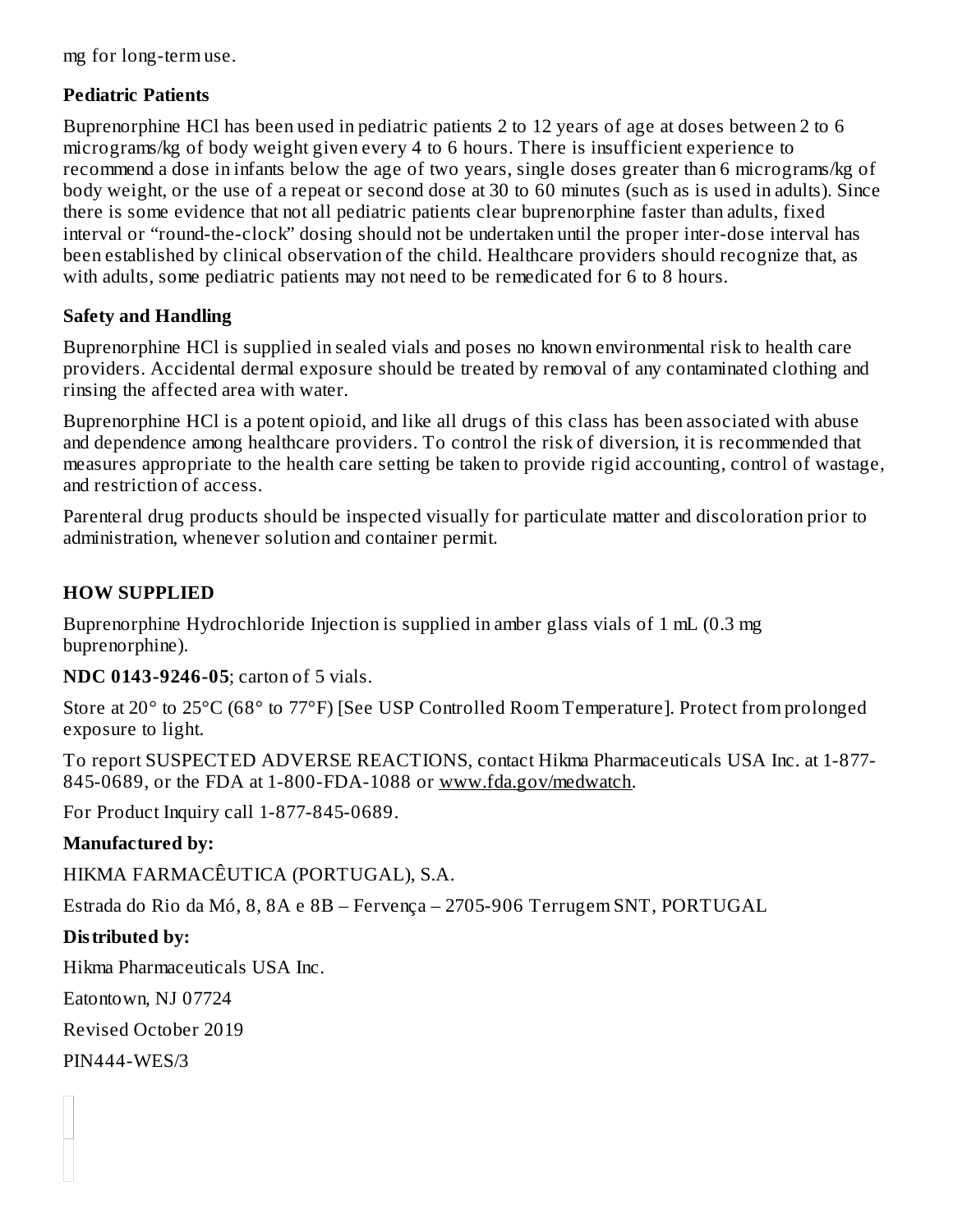**VIAL LABEL**



#### **Buprenorphine HCl Injection 0.3 mg (bas e)/mL Container Label**

NDC 0143-9246-01

#### **Rx only**

Buprenorphine HCl Injection

0.3 mg (base)/mL

1 mL vial

FOR IM or IV USE

Protect from light

### **SERIALIZATION IMAGE**



**Repres entative s erialization imag e**

### **BUPRENORPHINE HYDROCHLORIDE**

buprenorphine hydrochloride injection

| <b>Product Information</b>     |                                      |                     |                   |  |
|--------------------------------|--------------------------------------|---------------------|-------------------|--|
| <b>Product Type</b>            | HUMAN PRESCRIPTION DRUG              | Item Code (Source)  | NDC:0143-<br>9246 |  |
| <b>Route of Administration</b> | INTRAMUSCULAR,<br><b>INTRAVENOUS</b> | <b>DEA Schedule</b> | CШ                |  |
|                                |                                      |                     |                   |  |

**Basis of**

**Active Ingredient/Active Moiety**